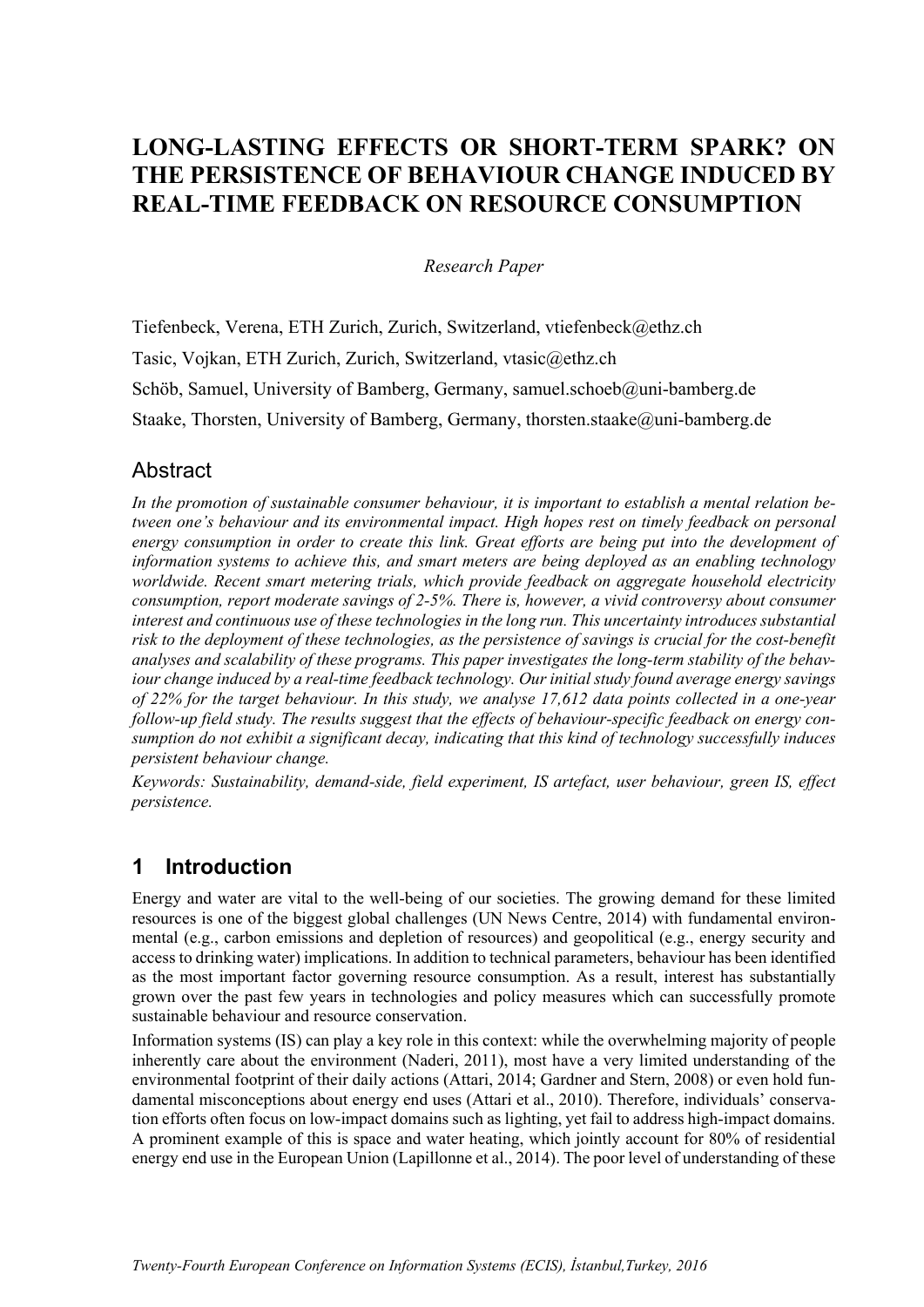high-impact domains is hardly surprising, as the information available to consumers today is still limited to yearly, quarterly, or at best monthly utility bills. Additionally, this information is typically aggregated to the household level and over the entire billing period. As a result, it is almost impossible for individuals to assess the impact of a specific behaviour (e.g., turning up the air conditioner) on energy consumption or carbon emissions, and to prioritize potential conservation efforts accordingly.

While many firms and larger organizations already have installed building management systems to monitor and control various energy and water end uses, households still lack the tools to understand how they could effectively reduce their environmental impact. This is a large missed opportunity: the residential sector accounts for approximately 25% (resp. 22%) of total primary energy consumption in the EU-27 (resp. the U.S.) (European Environment Agency, 2012; U.S. Department of Energy, 2012). Just like larger organizations, in order to adopt sustainable practices and strategies, households would benefit from *"new data regarding environmental impacts, new information about causes and effects, and knowledge sharing about what works, what doesn't, and why"* (Melville, 2010, p. 2). IS can help individuals identify inefficient appliances, understand the environmental outcomes of their daily actions, and focus their conservation efforts on environmentally significant behaviours.

Transparency of consumption and "consumer empowerment" are key arguments for the ongoing rollout of 195 million electricity smart meters that are projected to be installed in the EU by 2020, by then covering 72% of utility consumers in the EU (European Commission, 2014). However, the high hopes that initially had been placed on feedback information have not been met: reported savings of larger smart metering trials range between 2‐5% (McKerracher and Torriti, 2013; Schleich et al., 2013), falling short of the initially anticipated 5‐15% (Darby, 2006).

In particular, there is an ongoing debate in the field whether or not feedback technologies successfully engage individuals in the long run (see Related Work section). At least in the case of larger deployments, the rollout of IS artefacts like in-home displays (IHDs) or web portals to monitor the electricity or gas consumption of one's home are pushed by utility companies, not by consumer demand for these technologies. While a considerable number of consumers may initially exhibit interest in these IS artefacts, many studies find that most individuals lose interest quickly: the number of user interactions with these kind of web sites or IHDs drops dramatically within the first month; in many cases, the interaction is limited to a single trial (Schleich et al., 2013; Degen et al., 2013). Maybe not surprisingly, the shortlived engagement of consumers with those technologies results only in rather modest savings effects.

For smart metering technologies and related IS to unfold their full potential, collaborations are needed that reach across the disciplinary boundaries (Tavoni and Levin, 2014). IS research *"can make an important contribution to knowledge […] to the creation and evaluation of systems that break new ground in environmental responsibility"* (Melville, 2010, p. 1). In particular, IS research has already developed a solid body of knowledge on technology adoption (Benbasat and Barki, 2007; Venkatesh et al., 2007), also in the consumer context (Venkatesh et al., 2012). However, relatively few studies and models investigate the continuous use of technologies in the long run and, in particular, whether the influence of IS artefacts on behaviour is persistent. Yet, understanding the impact of IS artefacts on target behaviours in the long run and assessing the persistence of IS-enabled behaviour change is crucial beyond the domain of resource conservation. A variety of IS artefacts have been developed to support individuals with behaviour change in manifold domains like job strain (Kowatsch et al., 2015), physical exercise (Lehto et al., 2013) or smoking cessation (Whittaker et al., 2012). Research in social psychology has shown that the factors influencing the initiation of a behaviour (e.g., starting and exercise program or a diet) are different from the factors influencing the maintenance of those behaviours (Ronis et al., 1989). Developing IS that successfully induce individuals to lose weight or to reduce their resource consumption is one important step; yet the success of an IS hinges on its capability to support the individuals in maintaining the new behaviours (Bhattacherjee, 2001).

This paper investigates the impact of a real-time feedback technology on resource consumption in the long run. Instead of collecting self-reported data on the intention to use the technology in the future, we analyse granular energy and water use data to determine the persistence of the behaviour change induced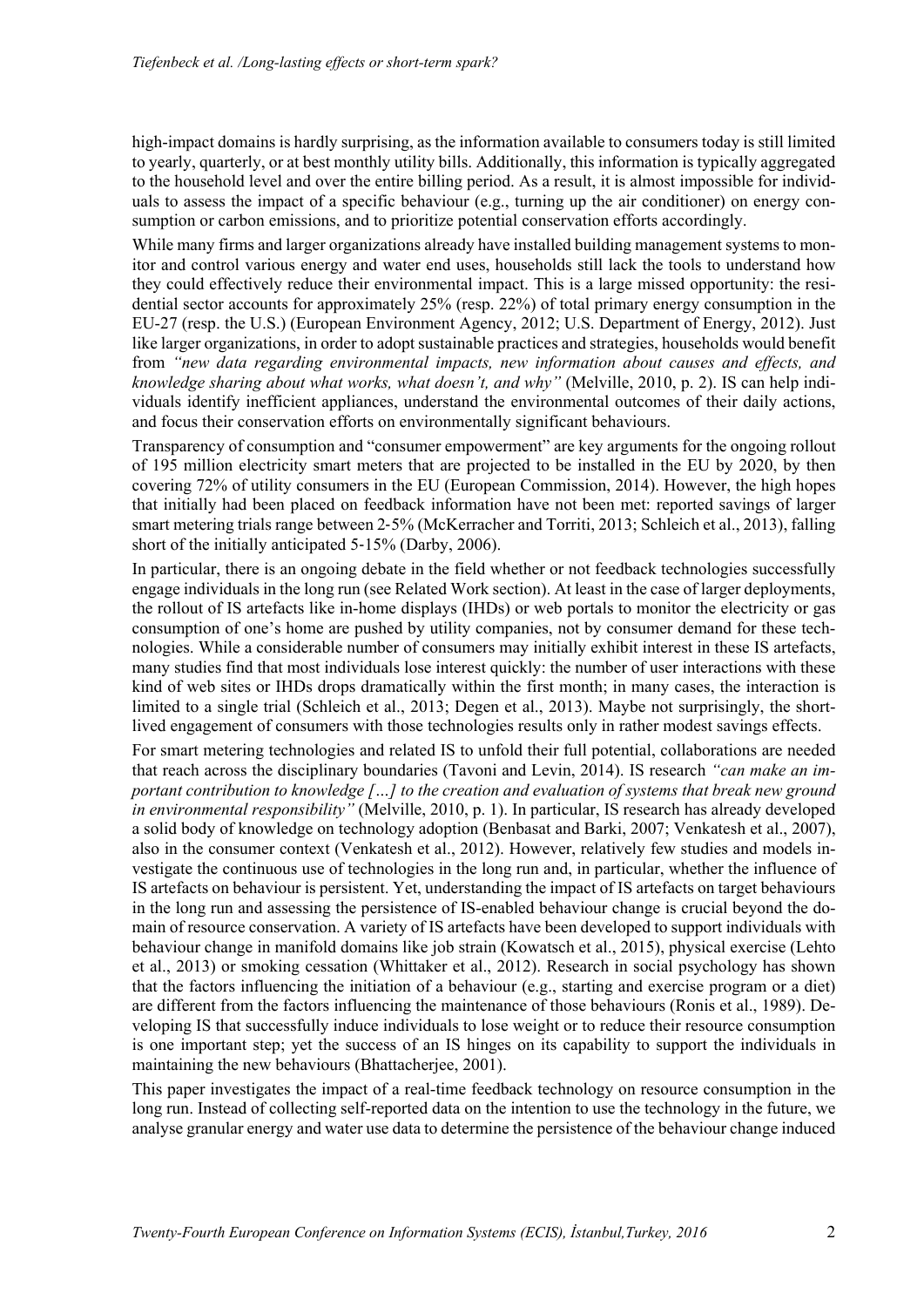by the IS artefact. While most smart metering studies use IS that visualize aggregated feedback on resource consumption at the household level, we use an IS artefact that provides individuals with realtime feedback on energy and water consumption of a specific behaviour: showering. We chose showering as target behaviour for three main reasons: first, water heating is the second largest energy end use in the average European or U.S. home (Eia, 2013; BAFU, 2013). In fact, showering is a particularly energy-intensive behaviour: the energy required for one second of showering is sufficient to power a laptop for two hours. Second, given its short duration of a few minutes, the individual does needs to pay attention over extended periods of time to achieve large absolute savings. Third, most individuals are not aware of the nexus between hot water and energy use, leaving large saving potential untapped.

In (Tiefenbeck, 2014), we have evaluated the savings effect of that technology in a randomized controlled field trial with 697 households over two months. The results show that treated households reduced both their energy and their water use for the target behaviour by 22% on average, reducing the overall energy consumption of the participating households by 5%. In a recent research-in-progress (RIP) paper (Tasic et al., 2015), we have raised the question of the long-term stability of the effects in our two-month study and outlined a few first (mainly qualitative) results. Note that parts of the related work and parts of the methodology section have already been part of the RIP paper. For the sake of readability, we integrate the relevant paragraphs in their original or in a revised form. The current research paper provides more thorough analysis methods and results and discusses the implications of our findings for feedback technologies and for the IS research community.

## **2 Related Work**

In this chapter, we give an overview of the current status of IS-enabled feedback in the resource conservation context and on previous research on continuous technology use and the persistence of behaviour change (both in the context of resource conservation and in the broader behaviour change literature).

### **2.1 IS-enabled feedback on resource consumption**

Behavioural interventions are increasingly viewed as a politically feasible instrument to promote resource conservation and to increase energy efficiency quickly, at scale, and in addition to technological efficiency gains (Allcott and Mullainathan, 2010; Allcott, 2011). Today, the majority of households continue to receive only periodic paper bills on their electricity, gas and water consumption. Yet the ongoing deployment of millions of smart meters (European Commission, 2014) opens up new possibilities to provide consumers with feedback on their resource consumption and opportunities for energy conservation. The most widespread approach of displaying smart metering information to residential consumers today is the use of in-home displays (IHDs) and web portals (Ehrhardt Martinez et al., 2010). Recent meta-studies found moderate savings effects in the order of 2-5% (McKerracher and Torriti, 2013; Schleich et al., 2013). The aforementioned studies are based on technologies that present feedback to consumers that is aggregated on the household level. These systems leave the burden of identifying high-impact domains or energy guzzlers to the consumer (Faruqui et al., 2010). Previous research shows that feedback works best when it is delivered frequently, timely, clearly, and on specific actions which individuals can easily influence (Ehrhardt Martinez et al., 2010).

So far, most IS artefacts providing real-time feedback on a specific behaviour presented in academic literature still have not overcome prototype status. Taking the example of our target behaviour showering, we find indeed number of innovative studies presenting different concepts for data visualization to promote sustainable behaviour in this domain. Examples include (Arroyo et al., 2005; Kappel and Grechenig, 2009; Kuznetsov and Paulos, 2010; Laschke et al., 2011). However, all these systems concentrate on establishing a proof of concept/operation and interface design and share the shortcomings of a very limited number of study subjects, do not investigate verifiable research hypotheses, or, in the case of (Willis et al., 2010), lack a clean research design.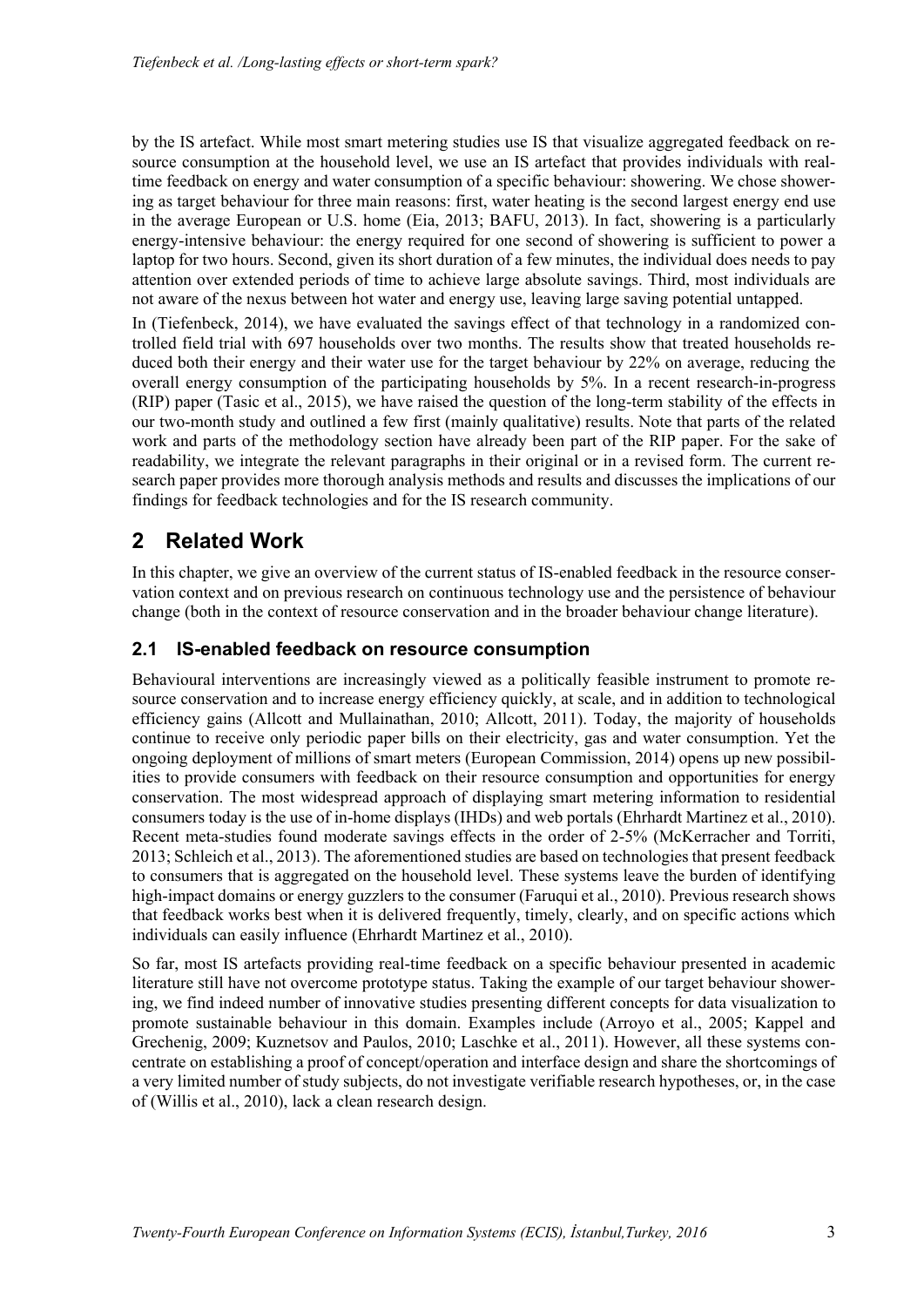### **2.2 Continuous technology use and persistence of behaviour change**

IS research has developed a solid body of knowledge on technology adoption. For instance, Venkatesh et al. (2003) have combined different existing technology acceptance models into the Unified Theory of Acceptance and Use of Technology (UTAUT1). The continuous use of technologies and the long-term impact of technology use has received less attention so far. Venkatesh et al. (2012) have extended the UTAUT framework to the UTAUT2, which explain continuous usage intentions and behaviour in the consumer context. In a similar vein, Bhattacherjee (2001) has developed a model of IS Continuance that explains continuous use intention based on the Expectation-Confirmation-Theory by Oliver (1980). A later framework by Premkumar & Bhattacherjee (2008) integrated the model of IS Continuance and TAM. Most recently, Bhattacherjee and Lin (2015) developed the Unified Model of IT continuance. In contrast to the previous models, this framework also analyses (self-reported) continuance behaviour (and not only intention). The authors of that framework recommend assessing usage behaviour one month after the adoption of the IS; in other words, while the model addresses continuous technology use, it does not assess long-term behaviour. In fact, most of the existing IS research on continuous technology use is based on hypothetical questions explaining the usage intention of fictive IS that are not being used later on (e.g., Alaiad and Zhou 2014; Hsu et al. 2013; Lai and Lai 2014). Yet little is still known about the impact of IS on real-world behaviour and in particular, whether IS can successfully induce and support persistent behaviour change.

The persistence of behaviour change – whether induced by IS or not – has previously been discussed both in the context of energy conservation and in the broader social science literature. The "Social Cognitive Theory" (Bandura, 1986) posits the concept of self-efficacy as central to the persistence of behaviour change: (Schwarzer, 2008) refined the term to the concept of "maintenance self-efficacy" as *"optimistic beliefs about one's capability to deal with barriers that arise during the maintenance period,"* helping individuals prevent relapse to old patterns. (Prochaska and Diclemente, 1986) combined the concept of self-efficacy with other concepts on behaviour change and persistence into the "Transtheoretical Model". The model distinguishes five stages of change in a process that unfolds over time. In the final stage ("maintenance") individuals are less tempted to relapse to their old behaviours. Literature on habit formation suggests that it takes on average two months for modified daily actions to become an automated process that no longer requires self-control (Lally et al., 2010).

In the energy conservation domain, a meta-study carried out by (Ehrhardt Martinez et al., 2010) concludes that the vast majority of savings from feedback interventions can be attributed to behaviour change, not to investments into more energy-efficient technologies or building materials. As a result, the persistence of the reduction depends on the persistence of the change in everyday practices. There is currently a vivid debate among scholars and practitioners alike whether or not feedback technologies can induce persistent energy savings. The evidence from prior research is mixed.

On the one hand, (Ayres et al., 2009) reported persistent conservation effects throughout a seven- resp. one-year study duration. (Raw et al., 2011) also reported persistent conservation gains for electricity smart meters to the end of the AECON trial (duration ranging between one and two years). (Foster and Mazur Stommen, 2012) reviewed various pilot studies in the U.S., the U.K. and Ireland and found that with the exception of one trial, all studies that tested for effect persistence report persistent savings over the course of the pilots (up to 21 months). (Allcott and Rogers, 2014) presented an analysis that analyses long-term efficiency campaigns comprising 234,000 households over four or five years. While they analysed paper-based periodic 'home energy reports', and not more advanced feedback technologies, the results are of interest given the sheer sample size and duration of the study. The authors find that the immediate conservation response to the first home energy report is followed by a relatively quick decay of the effect, yet observe cyclical, diminishing patterns of action and backsliding in response to the paper reports. If the intervention is being discontinued after two years, the effects decay only with a rate of 10-20%. The authors conclude that the savings effects of such paper-based campaigns are much more persistent than previously assumed in cost-benefit analyses.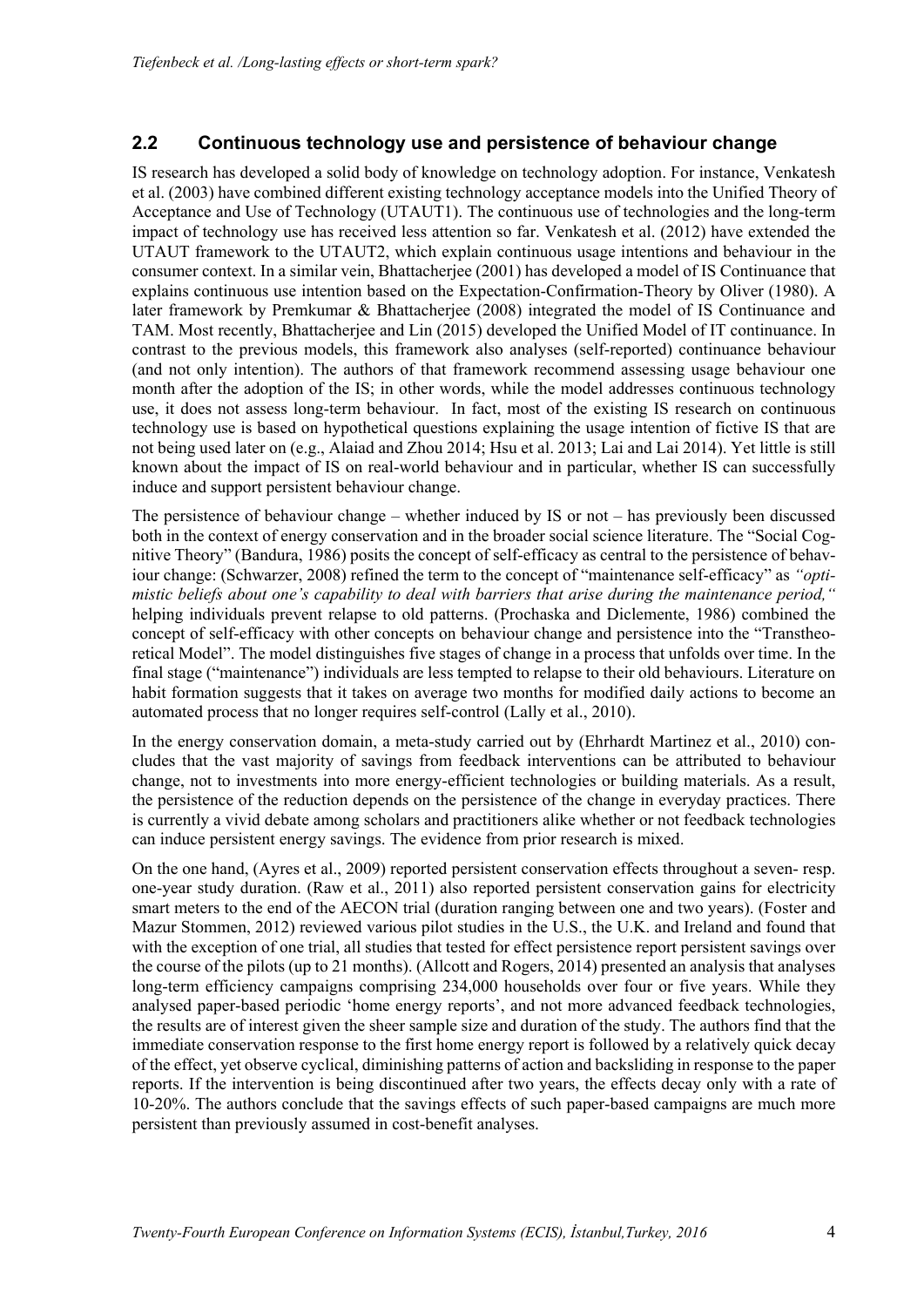On the other hand, a number of feedback studies report that savings effects eventually dissipate and that households return to pre-intervention consumption levels (e.g., Fielding et al. (2013); van Dam et al. (2010)). Faruqui et al., (2010) and Gilbert and Zivin (2013) find that current systems fail to engage individuals over longer periods of time. Hargreaves et al., (2013, p. 126) find that in-home displays to monitor domestic electricity consumption "gradually become 'backgrounded' within normal household routines" often end up in the drawer after a few weeks or as soon as the battery is empty (van Rensburg, 2008). In a feedback study on water consumption, Fielding et al. (2013) found that once the intervention ends, the effect eventually dissipates and households return to their pre-intervention levels of consumption. In a similar vein, a study with 300 Dutch households on feedback provided on in-home displays, (van Dam et al., 2010) found that the savings persist neither in the households who return the monitor after the initial four-month study period, nor in those who continue using the feedback device. (Buchanan et al., 2014) analysed online user reports on energy monitors and concluded that after an initial stage of enthusiasm even motivated consumers start to pay less attention to the monitors and they fade into the background. A more recent meta-review by Buchanan et al. (2015, p. 94) concluded that *"the effect of feedback on energy consumption is insubstantial with information strategies resulting on average, in short-term reductions of only 2% which may or may not persist in the long term."* Overall, despite the resources devoted to behaviour change programs in energy efficiency and other domains, evidence on the long-term impact of those interventions so far is mixed.

## **2.3 Research gap, contribution, and hypotheses**

Existing research in the IS investigates factors driving the adoption and use of IS. Self-reported, not measured data are being used to understand individuals' intention to use technologies. Yet, self-reported usage intention does not necessarily imply actual behaviour. Moreover, in many cases, technology use is only a means to an end: it enables individuals to increase their productivity, to monitor their health, or to reduce their energy consumption. Yet, there is a lack of studies in the IS domain that measure actual outcomes of technology use, in particular in the long run.

In this paper, we investigate actual outcomes of technology use: in a field study with 50 households, we measure the impact of behaviour-specific real-time feedback on individuals' resource consumption in the long run. For that purpose, we collect granular data on the energy (and water) consumption in the shower over a total period of 16 months. In contrast to prior studies, we investigate the long-term impact of a technology that provides individuals with real-time feedback on a specific behaviour. The overarching research question of this paper is:

#### **How does real-time feedback on resource use affect consumer behaviour in the long run? Does the initial large conservation effect, triggered by the technology, persist or weaken over time?**

In order to answer this overarching question, we carefully compare characteristics and results of the initial study (N=697) with the (self-selected) subset of households who participated in the one-year follow-up study. We investigate the following hypotheses:

H1: The subsample participating in the one-year study is not significantly different from the original sample on relevant observable characteristics.

H2: Energy (and water) consumption per shower in the one-year study is not substantially different from participants' behaviour during the two-month study.

H3: There is no strong change in the consumption during the course of the one-year study.

## **3 Methodology**

As outlined in the introduction, the study described here is a one-year follow-up of a two-month study that took place from December 2012 to February 2013. While the two-month study showed that real-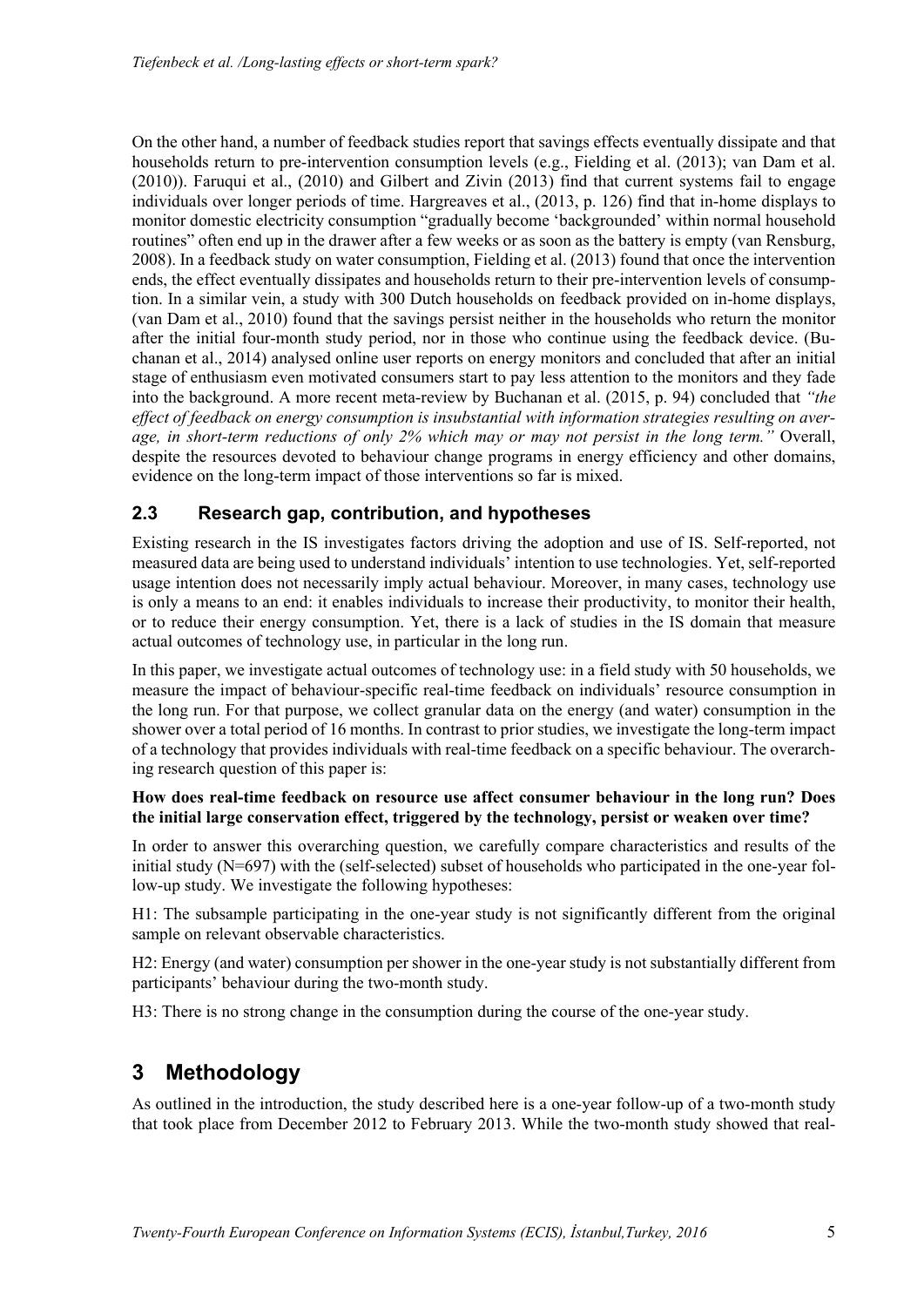time feedback can induce substantial behaviour change and energy savings with a relatively large sample, the goal of this follow-up study is to shed light on the question how continuous technology use affects consumer behaviour in the long run – in other words, if the large treatment effects induced by the technology are stable over time.

In order to understand the analysis approach chosen in this paper, it is necessary to be aware of the research design and key results of the two-month study described in (Tiefenbeck, 2014). All 697 participating households received an IS artefact that measured and recorded the energy and water use of every shower taken. The two-month study followed a difference-in-difference (DiD) design (Taber, 2012): two thirds of the participants had randomly been assigned to the treatment group. After a short baseline period (10 showers), during which the IS artefact displayed only water temperature, they received realtime feedback on their energy and water consumption in the shower. The remaining third of the participants had been assigned to the control group: the IS artefact displayed only water temperate throughout the two-month study. This enabled us to precisely determine the savings effects using robust regression analysis. Treated households reduced both their energy and their water consumption by 22% on average. The per-household energy savings are equivalent to the electricity consumption of two modern refrigerators (Michel et al., 2015). We were thus able to show that real-time feedback can induce substantial behaviour change and resource conservation, at least in the short- to medium-term.

For the long-term study presented here, we could have continued running the experiment using the DiD approach. In practice, however, it is not realistic that participants accept an IS artefact in their shower that does not display relevant feedback for an entire year. The study would probably suffer from attrition biases (more control group households dropping out). Therefore, we chose an alternative approach: we took the two-month study as a reference period against which we compare the subsequent one-year study. In the one-year study, all households received real-time feedback. We will compare day-by-day means and time trends, and control for seasonal trends. In addition to the measurements, we administered surveys before and after the study to collect socio-demographic data, personality traits, environmental attitudes, and participants' experience with the device. We use the survey data to compare the original sample with the participants of the one-year study. The following sections briefly describe the IS artefact used, the sample of participants, the data collection, and data analysis.

#### **3.1 IS artefact used to measure, display, and store information**

The IS artefact used in this study is the *amphiro a1* smart shower meter. The device measures and stores data on every shower taken and provides users with real-time feedback while they take their shower. Users can install the smart shower meter between the shower hose and the handheld showerhead without any tools a minute. The device measures and stores flow rates, water volume, and temperature for each shower. Treatment group devices displayed real-time feedback on water use (in tenths of litres) and energy consumption (in [k]Wh), along with temperature and energy efficiency class (A-G); the latter is accompanied by a polar bear animation. The artefact is described more in detail in (Tiefenbeck, 2014).



*Figure 1. Snapshot of the information displayed by the smart shower meter. The screen can toggle to display energy use and the energy efficiency class in the upper part.*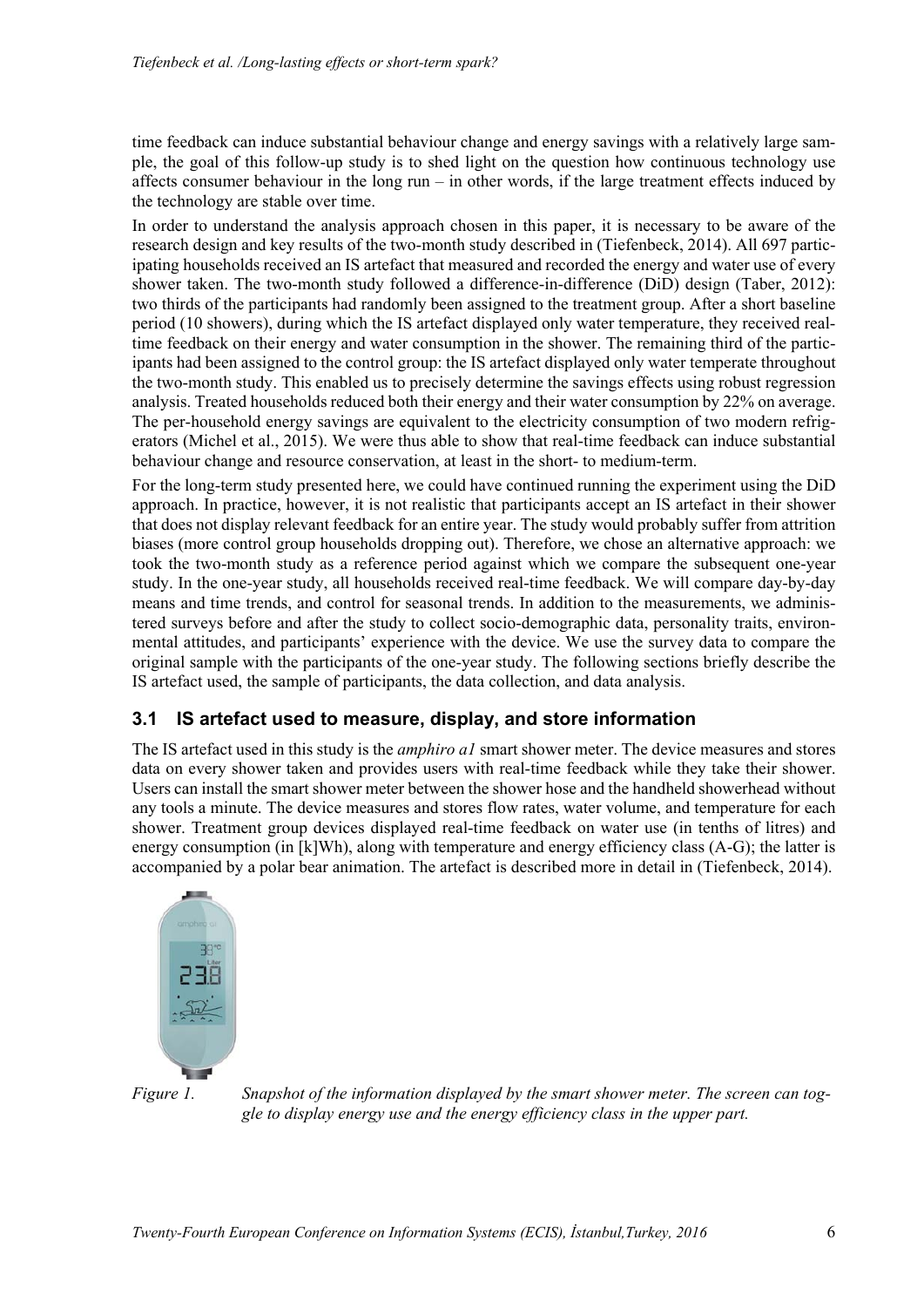## **3.2 Participants**

All participants of the two-month study (including the subset who participated in the follow-up study) lived in the Zurich metropolitan area and were recruited in collaboration with the local utility company. Participation was limited to one- and two-person households for technical reasons (Tiefenbeck, 2014). Table 4 in the Appendix contains detailed information on demographics and other potentially relevant variables (e.g., environmental attitudes, personality traits). Upon completion of the two-month study, all participants who had sent in their study devices for the data readout received them back with a cleared memory and in a configuration capable of storing 507 showers. In March 2013, the devices were returned to the households, who were not informed at that point that they might be asked later on to send in their shower meter one year later for another analysis. Beginning of April 2014, 294 households were invited to participate in the long-term study. They were informed that the researchers wanted to collect long-term shower data and that participation in the study involved that they ship back their smart shower meter once more (free of charge) for the data readout and to fill out another online survey. To reduce selection bias, the email further stated that their dataset was of interest to the researchers regardless of whether or not they had recently still paid attention to the smart shower meter. The remaining 403 participants of the two-month study were not contacted for various reasons: 107 of them had registered on the manufacturer's online portal, which allowed them to track their shower behaviour over time. As the interaction with the portal might bias their behaviour beyond the influence of the real-time feedback, we excluded them. Nineteen households did not wish to receive the device back after the two-month study, twelve had not shipped the device back, another seven had not filled out the final survey; 98 households did not wish to be contacted with further information on studies; 57 devices had been replaced during or after the two-month study, thus no coherent dataset was be available from these households; finally, 103 households had contacted the researchers for various reasons, including relocation, long absence, communication issues, removal of the device, or simply questions and comments regarding the device or study. In hindsight, the latter criterion imposed an unnecessarily strict restriction, which could have been relaxed to increase the number of participants. Eighty households responded to the call and filled out the survey. Based on the survey, 50 households were chosen according to the following criteria: completion of the questionnaire, willingness to ship back the device for another data read-out, agreement with the data privacy protection statement, no long absences during the long-term study, no relocation, no replacement of the smart shower meter, and no change in household composition.

For the one-year study, households were recruited both from the treatment ("2mT") and from the control ("2mC") group of the two-month study (Figure 2). In Section 4.1, we show that the composition of the sample does not introduce a considerable sampling bias.



*Figure 2. All households in the one-year study had previously participated in the two-month study, yet in different experimental conditions: 31in the treatment and 19 in the control group. In the one-year study, all participants received real-time feedback.*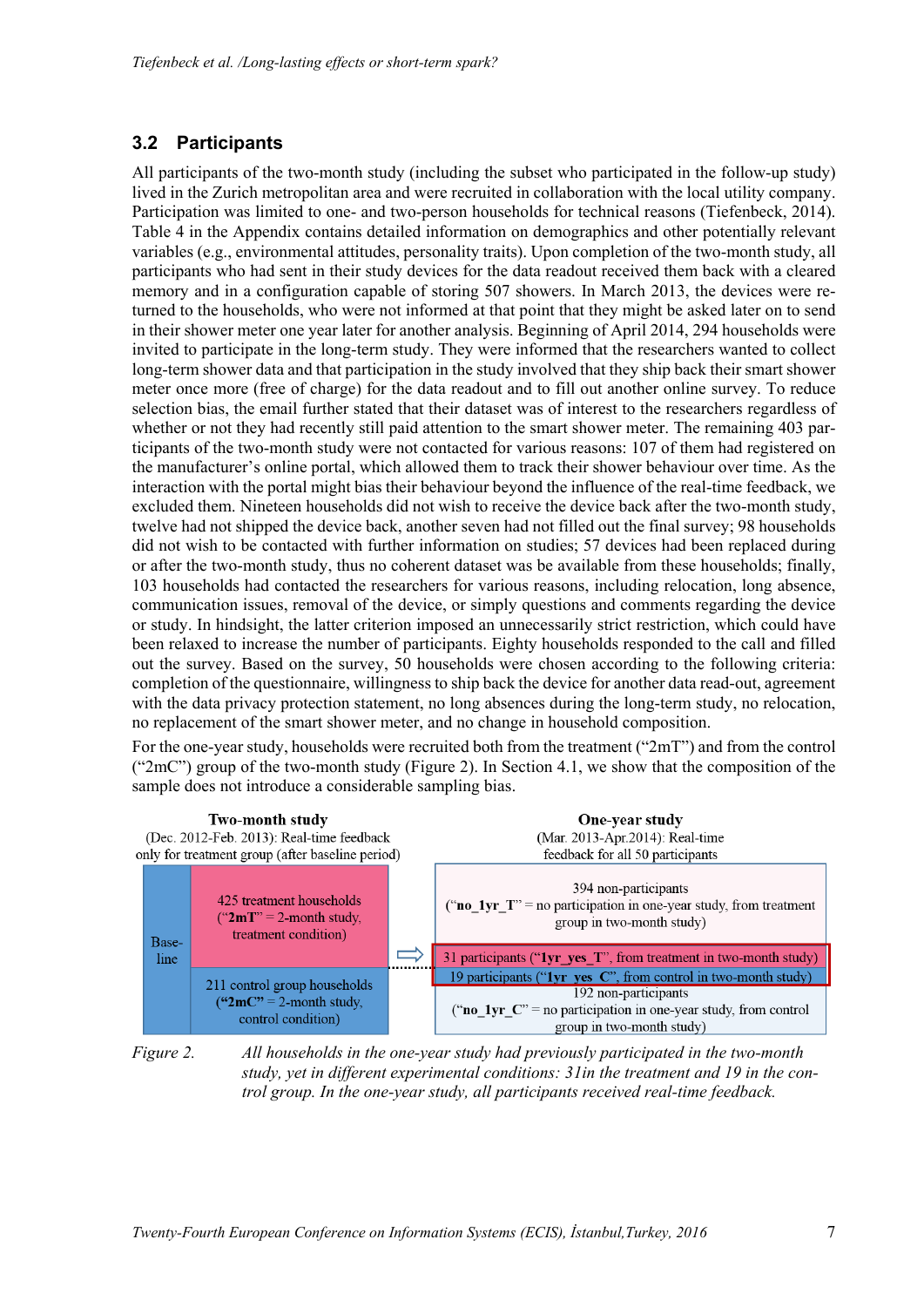## **3.3 Data collection and pre-processing in the one-year study**

A total of 50 households fulfilled all the requirements for the one-year study and sent in their shower meters for the data readout. After the readout, participants received their devices back. Altogether, data of 17,612 showers were recorded during twelve months in the 50 households. In addition to the oneyear datasets collected for the purpose of this study, the two-month datasets from those households are also available. The full duration of the study thus spans from December 2012 to April 2014. Between the two-month study and the one-year study, one month of data is missing (data readout for the twomonth study and two-way shipping).

As a pre-test, each dataset was analysed for outliers: for each household, the temperature and volume mean were calculated; data points more than two standard deviations above or below the mean were flagged as outliers. Most of these outliers were extractions of a small quantity of water at an unusually cold or hot water temperature, probably for bathroom cleaning purposes. We ran our analyses with and without excluding these outliers. The results obtained with the filtered and the non-filtered dataset were not significantly different. The results are thus robust and not driven by outliers.

## **4 Data Analysis and Results**

The study aims to investigate the stability of the real-time feedback effects over a longer period of time (one year). We will proceed in four steps. In step 1, we evaluate whether the subset of households who participated in the one-year study ("1yr-yes") is significantly different from the non-participants ("no\_1yr") on any relevant known characteristics. This step is important to assess whether the participants of the one-year study are representative for the original sample of the two-month study. In step 2, we compare day-by-day means of the water and energy consumption during the one-year study with the two-month study to get a first impression of the dynamics over time. In step 3, we refine the analytical approach: we calculate a fixed-effects regression model to control for time-invariant household-specific factors (e.g., type of shower). This approach also ensures that households with a high shower frequency do not unduly influence the results. In the fourth step, we conduct a trend analysis on the one-year dataset of all 50 households to capture time trends.

## **4.1 Step 1: comparison of known characteristics to assess sampling bias**

In step 1, we evaluate whether the households participating in the one-year study ("1yr-yes") are representative of the original sample. We used both the shower data and the survey data to assess whether the 50 "1yr-yes"-households are different from those who did not participate ("no\_1yr"). We ran t-tests on a set of 51 parameters (Table 4, in the appendix), including all characteristics that had been identified as predictors of the shower behaviour or treatment effect in the two-month study. Some of these parameters are affected by the experimental condition the household had been assigned to in the two-month study: obviously, the control group used more energy and water per shower in the two-month study (after all, this was the goal of the intervention). Not surprisingly, the control group's perception of the device was also affected: they had rated the device as less interesting and enjoyable after the two-month study than the treatment group. Therefore, we run the comparison on known characteristics twice: first, for treatment households only ("T\_only", N=425), i.e., we compare the 31 households who participated in the one-year study ("1yr yes T") with the remaining 394 treatment households who did not ("no\_1yr\_T"); second, we ran the tests for treatment and control group households combined ("combi").

Either way, we find little difference between the participants of the one-year study and their corresponding group of non-participants. Most importantly, in both specifications, the mean baseline water consumption is statistically not different between the two study samples. For the "T\_only" comparison, participants and non-participants of the one-year study differ only in a single parameter: participants of the one-year study had rated the device as significantly more enjoyable than households who did not participate in the one-year study. This parameter was measured on a 7-point scale between two semantic poles, ranging from -3 to +3 ( $M_{noLT} = 1.07$ ,  $M_{LT} = 1.61$ ,  $SD_{noLT} = 1.15$ ,  $SD_{LT} = 0.80$ ,  $p = 0.0012***$ ).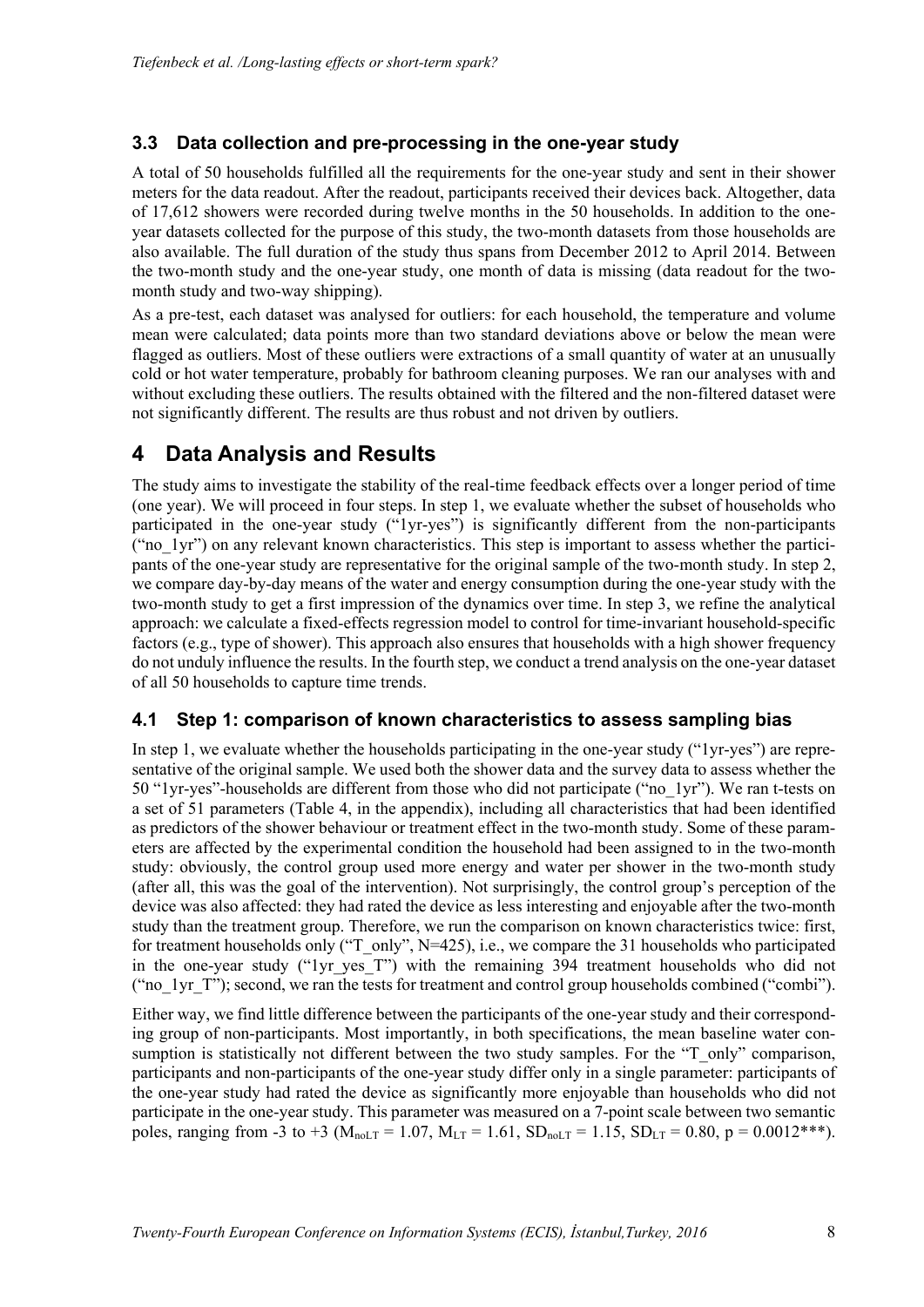This is barely surprising: participants who gave the device a low rating on that scale may not have continued using the device for another year. This parameter, however, was not a significant predictor of the conservation effect in the two-month study. When comparing participants and non-participants from the treatment and control group combined, the perception of the device is strongly biased by the fraction of control group participants. Participants in the long-term study are also significantly younger and have a higher tendency to compare themselves with their peers. The latter, however, was also not a predictor for the response to the real-time feedback. While age was an (indirect) predictor of savings, the difference in this parameter stems from the control group participants; participants and non-participants from the treatment group do not significantly differ in their age. Table 4 in the appendix contains the full list of test statistics for the comparisons.

Table 1 compares treatment households who participated in the one-year study with those who did not with respect to their shower behaviour during the intervention phase of the two-month study. There is no significant difference in the water temperature and in the energy consumption per shower. Remarkably, while water and energy use during the baseline phase had statistically been the same for participants and non-participants of the one-year study, those who participated in the one-year study used *more* water during the intervention period (small, but significant difference). Thus instead of a self-selection towards particularly motivated households, the households that opted into the one-year study had even been slightly less responsive to the initial treatment than those who ended up not participating in the one-year study. However, for our key variable of interest (energy), the consumption was not statistically different between participants and non-participants. Among the 51 observed characteristics, we hardly observe any difference between the participants of the two studies. Hypothesis H1 is supported: based on the relevant observed variables, we find no evidence that the subsample participating in the one-year study is different from the original sample.

| Intervention period of two-<br>month study | N      |         |          | Mean    | <b>SD</b>  |         |           |
|--------------------------------------------|--------|---------|----------|---------|------------|---------|-----------|
|                                            | no lyr | lyr yes | $no_1yr$ | lyr yes | $no_{lyr}$ | lyr yes |           |
| Volume per shower [L]                      | 395    | 31      | 38.1     | 39.7    | 29.4       | 23.7    | $0.041**$ |
| Temperature $[^{\circ}C]$                  | 395    | 31      | 36.2     | 36.3    | 3.4        | 3.0     | 0.150     |
| Energy per shower [kWh]                    | 395    | 31      | 2.64     | 2.73    | 2.17       | 1.71    | 0.104     |

*Table 1. Comparison between participants ("1yr\_yes\_T") and non-participants ("no\_1yr\_T") of the one-year study.* 

#### **4.2 Step 2: day-by-day means of water use per shower and comparison of means between one-year study and two-month study**

In order to determine the persistence of the treatment effect after more than a year of feedback, we compare the shower behaviour in the one-year study with the behaviour in the two-month study. In this step, we need to restrict our analysis to the 31 households who had been in the treatment group in the two-month study ("1yr\_yes\_T"): the 19 "1yr\_yes\_C" households were exposed to real-time feedback in the one-year study, but had not been so in the two-month study. Therefore, for them a comparison between the two studies would be strongly confounded with the activation of the real-time feedback. Table 2 shows the results of a first crude quantitative analysis: a comparison of the mean water and energy use, and temperature between the two studies for the 31 households who had access to real-time feedback in both studies. One can see the treatment effect in the two-month study – a reduction of 7.5 litres in water use and 0.57 kWh in heat energy – over the baseline period.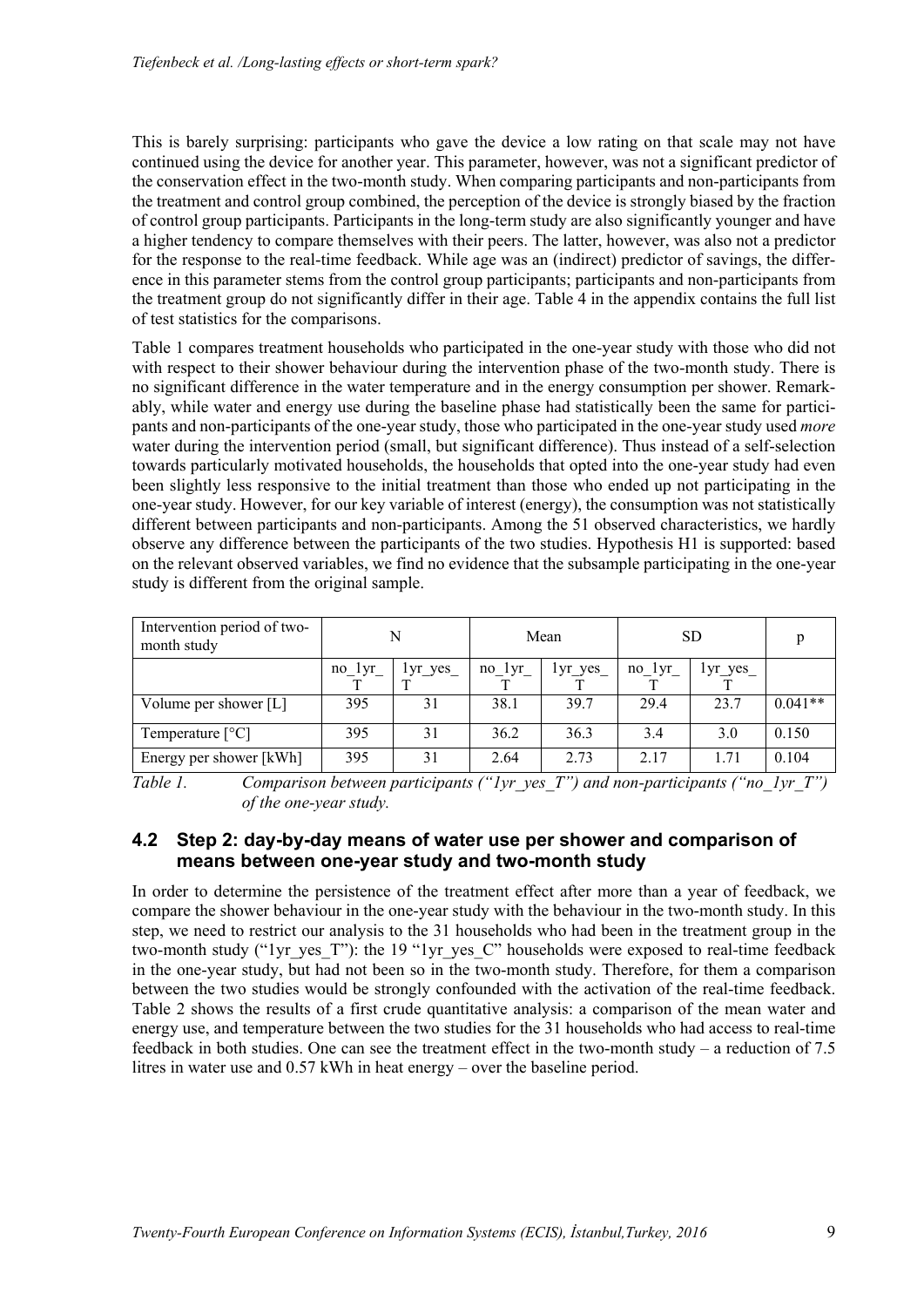|                         | Baseline period of<br>two-month study |           | Intervention period of<br>two-month study |           | One-year study |           |  |
|-------------------------|---------------------------------------|-----------|-------------------------------------------|-----------|----------------|-----------|--|
|                         | Mean                                  | <b>SD</b> | Mean                                      | <b>SD</b> | Mean           | <b>SD</b> |  |
| Volume per shower [L]   | 47.2                                  | 31.5      | 397                                       | 23.7      | 40.4           | 24.6      |  |
| Temperature $[°C]$      | 36.6                                  | 29        | 36.3                                      | 3.0       | 36.2           | 29        |  |
| Energy per shower [kWh] | 3.30                                  | 2.35      | 2.73                                      | 1.72      | 2.75           | 1.72      |  |
| $No$ of observations    | 286                                   |           | 1,605                                     |           | 11,065         |           |  |

*Table 2: Mean values for key shower characteristics of the 31 treatment households in the twomonth study (baseline vs. intervention period) and in the one-year study.* 

## **4.3 Step 3: quantitative results from fixed-effects regression model**

While the results in step 2 gave a first impression of the overall trend, the methodological approach suffers from several shortcomings. First of all, it cannot control for biases introduced by unobserved variables. For instance, the approach did not control for the amount of cold water it takes at the beginning of a shower until the water has reached a pleasant temperature. Second, households with a larger number of showers receive an undue weight in the estimate. The approach in step 2 also does also not yet take into account seasonal trends which influence all participating households alike. In the absence of a control group (in the one-year study), this may bias the results. We therefore estimate a fixed-effect model with ordinary least squares. This allows us to control for time-invariant, household-specific factors (e.g., showerhead efficiency) and to include time trends to account for seasonal patterns. The following fixedeffects model is used to analyse and compare short- and long-term data:

 $y_{it} = \alpha_i + \beta T_{it} + \gamma t + \epsilon_{it}$ 

In that model,  $y_{it}$  is the dependent variable (water and energy consumption, respectively) at day t in household i. The individual fixed effect  $\alpha_i$  eliminates all variance from time-invariant unobserved characteristics (e.g., type of shower head).  $T_{it}$  is a binary dummy variable that equals zero during the twomonth study and one during the one-year study. The term γt is a seasonal correction factor to correct for outdoor temperature;  $\varepsilon_{it}$  is an error term. We report standard errors clustered at the household level. Table 3 presents the results.

| <b>Regressing shower water use</b>   | Coeff.   | Std. Err. | t       | p           | 95% Conf. interval |          |
|--------------------------------------|----------|-----------|---------|-------------|--------------------|----------|
| Outdoor temperature                  | $-0.07$  | 0.02      | $-3.07$ | $0.002***$  | $-0.12$            | $-0.03$  |
| Dummy for one-year study             | 1.64     | 0.54      | 3.07    | $0.002***$  | 0.59               | 2.70     |
| Constant                             | 38.52    | 0.47      | 81.90   | $0.000$ *** | 37.60              | 39.45    |
|                                      |          |           |         |             |                    |          |
| <b>Regressing shower energy use</b>  | Coeff.   | Std. Err. | t       | р           | 95% Conf. interval |          |
| Outdoor temperature                  | $-0.004$ | 0.002     | $-2.54$ | $0.011**$   | $-0.008$           | $-0.001$ |
| Dummy for one-year study             | 0.071    | 0.038     | 1.88    | $0.061*$    | $-0.003$           | 0.145    |
| Constant                             | 2.649    | 0.033     | 79.93   | $0.000$ *** | 2.584              | 2.714    |
|                                      |          |           |         |             |                    |          |
| <b>Regressing shower temperature</b> | Coeff.   | Std. Err. | t       | р           | 95% Conf. interval |          |
| Outdoor temperature                  | 0.00     | 0.00      | $-0.8$  | 0.422       | $-0.01$            | 0.00     |
| Dummy for one-year study             | $-0.16$  | 0.07      | $-2.4$  | $0.016**$   | $-0.30$            | $-0.03$  |
| Constant                             | 36.30    | 0.06      | 610.7   | $0.000$ *** | 36.18              | 36.41    |

*Table 3: Results of the fixed-effects model estimation for water volume, energy use and temperature.*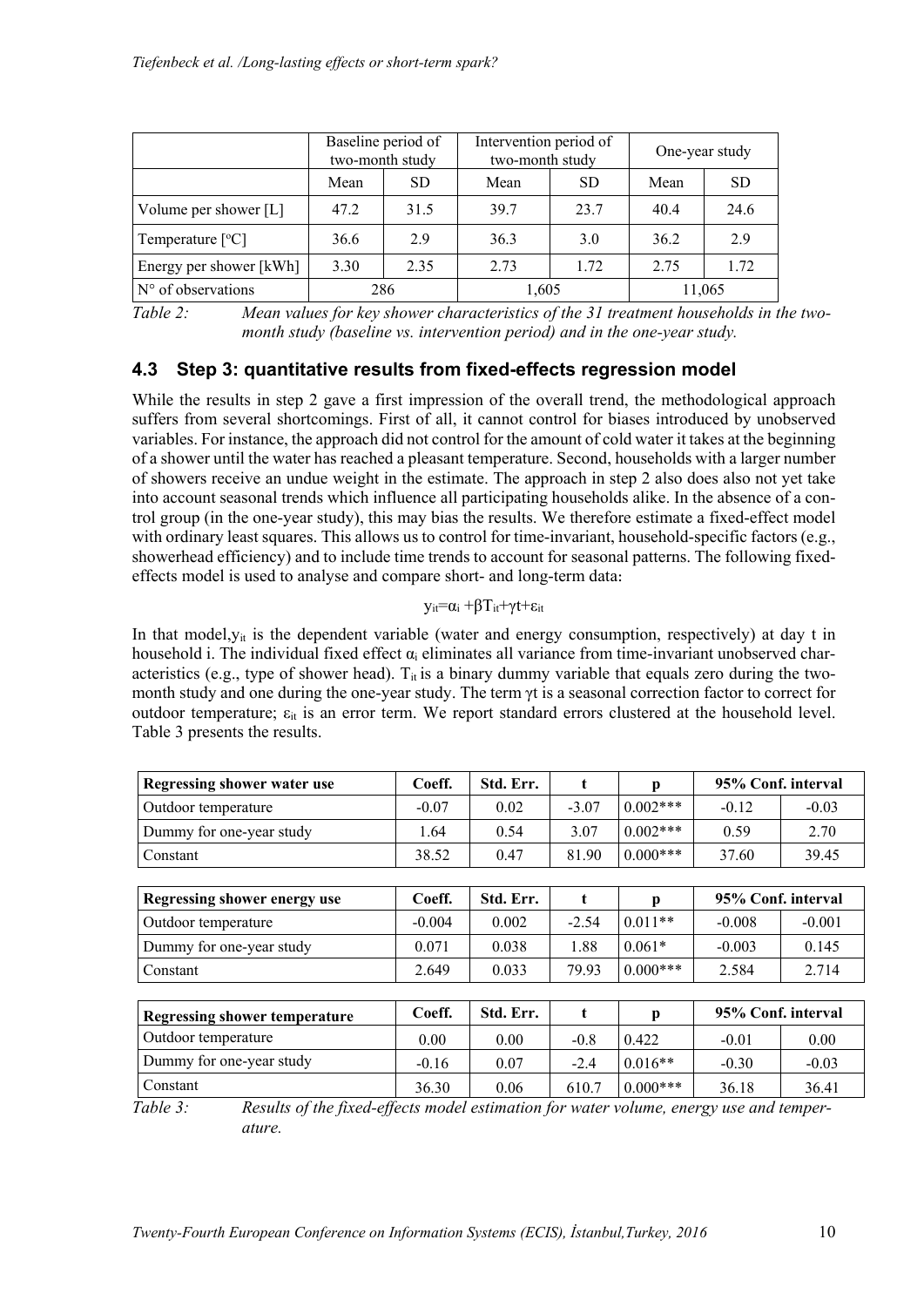The results of the fixed-effects model (Table 3) show that outdoor temperature has a (highly) significant negative impact on water and energy consumption, but not on shower temperature: Individuals tend to use more water (and as a result of that, more energy) on colder days, but do not take warmer showers. Yet more importantly, the results shows the difference between the two-month study and the one-year study after controlling for outdoor temperature: the average shower in the one-year study uses 1.64 litres more water; the difference is significant. On the other hand, the average shower in the one-year study is slightly, yet significantly colder. For energy consumption, the difference between two-month and oneyear study per shower is not significant at an alpha level of 0.05.

Hence, the results of the fixed-effect model regression are mixed: energy use per shower is not significantly higher in the one-year study than in the two-month study. Water temperature has dropped slightly (by 0.16°C), yet significantly after controlling for outside temperature. Water consumption, on the other hand, has slightly increased by 1.64 litres. The next step will analyse the trend for water (as the least stable variable) more in detail.

#### **4.4 Step 4: time trend analysis**

While the results of step 3 did not indicate a significant difference in the per-shower use of energy between the two studies, the essential question is whether the significant increase in water consumption between the two studies is an ongoing trend or whether it reaches saturation after a while. The goal of the fourth step is thus to understand whether the effects stabilize over time. Figure 5 gives a visual impression of the per-shower water consumption over time for the one-year study. For this purpose, we analysed water consumption in the one-year dataset by using a fixed-effects model with variable 'days' as a covariate. Again, we estimate a fixed-effect model using ordinary least squares. As we use only data from the one-year study this time, we can use also run the regression on all 50 households (15,237 data points). The resulting trend indicates an increase in the water consumption of 2.1 ml per day  $(p=0.054*)$ . Thus, the increase is just above the 0.05 significance level. When taking the 31 households from the treatment group alone, the increase is clearly insignificant (p=0.492).



Figure 3. Trend analysis for water use per shower during the one-year study  $(N=50)$ 

## **5 Discussion**

In this section, we will first discuss the specific findings for the specific context of behaviour-specific real-time feedback, then discuss limitations, and finally present the contributions of this paper to IS theory.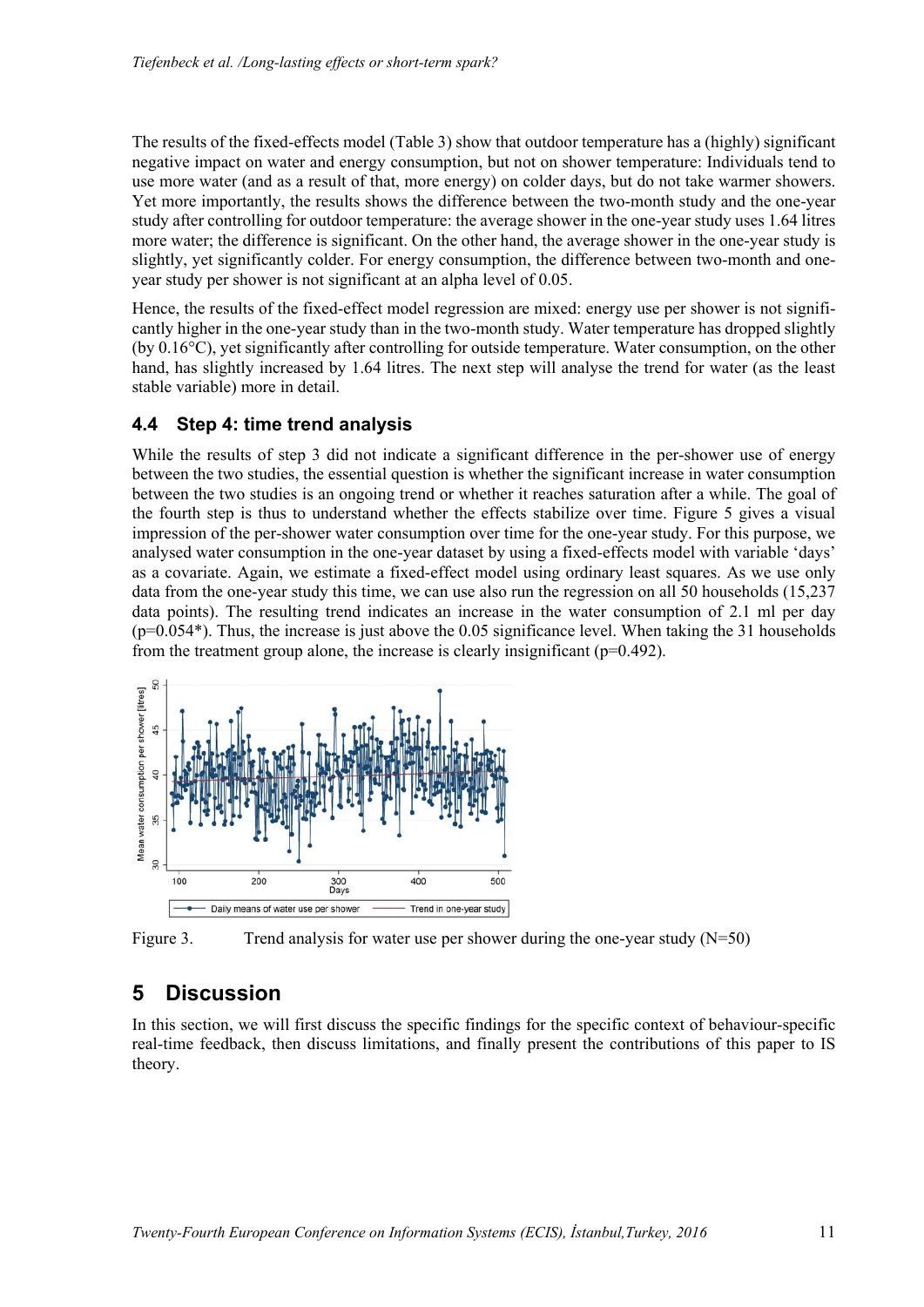### **5.1 Discussion of the results: effect stability of real-time feedback**

In this paper, we evaluated the persistence of behaviour change, induced by an IS artefact that provides feedback on individual energy and water use in the shower. To the best of our knowledge, this is the first study to investigate how behaviour-specific real-time feedback affects behaviour in the long term.

In a first step, we verified whether the participants of the one-year study were representative for the larger pool of households of the two-month study. The results indicate that the subset of households hardly differs in any of the know characteristics. Hence we can rule out a self-selection of particularly responsive households and consider their behaviour as a good proxy for the behaviour of the original sample. The results of the fixed-effects regression in step 3 indicate no significant change in the energy consumption between the two-month study to the subsequent one-year study, a slight (yet significant) decrease in the water temperature, and a significant increase for water consumption of 1.64 litres per shower. These results imply that the initial treatment effect of 22% on energy consumption remains unchanged, while the treatment effect on water consumption declines from 22% to 18%. Finally, step 4 investigates time trends in the water consumption per shower in the one-year study. The results indicate a small daily increase of 2.1 ml, which would increase water use per shower by 0.75 litres over the course of one year; when taking all 50 households in the one-year study, the trends just misses the 5% significance level ( $p=0.054$ ); when analysing treatment households only, the time trend is clearly insignificant (p=0.492). In any case, the slope is very flat compared to the daily increase of 52 ml observed in the two-month study. In the two-month study, the upward trend in the treatment group had been mirrored by the control group, resulting in a stable difference between the two groups (i.e, a stable treatment effect). Different stability tests did not show any evidence for a weakening of the treatment effect the two-month study. Our conjecture is that fading Hawthorne effects (altered behaviour of participants resulting from their awareness of being a part of an experimental study, see (Levitt and List, 2011)) might explain the initial increase and subsequent convergence of water consumption towards a stable behaviour. Due to the lack of a control group in the one-year study, we cannot rule out with certainty the possibility of a slight increase in water consumption over time relative to the level of the two-month study. On the other hand, the increase is only jointly significant and by a factor of 25 smaller than in the two-month study. In any case, even if water consumption was subject to a steady daily increase of 2.1 ml, then the initial conservation impact would take 12 years to fully dissipate. The results indicate even more persistent treatment effects for energy consumption: the difference in energy use per shower between the two-month study and the one-year study is not significant.

The findings of our paper contribute to the ongoing discussion of the persistence of behavioural interventions. Several reasons might explain why the savings effects in our study appear to be more persistent than in other studies that found that the conservation effects eventually dissipated. First, the other studies investigated feedback on electricity or gas use that is aggregated to the household level; on that case, the individual needs to identify herself actions that have a meaningful conservation impact. By contrast, the IS artefact studied in this paper provides concrete and actionable feedback to the user. Second, the specific focus of the feedback on an energy-intensive behaviour requires only a short span of user attention of a few seconds or minutes per day. Third, while most web portals and IHDs require an active step of the consumer to access the feedback information ("data pull"), the IS artefact studied here automatically displays the feedback as soon as the water is turned on. That distinction between "data push" versus "data pull" technologies has previously been brought up by other researchers as a means to overcome barriers to the long-term use of feedback technologies and to achieve more persistent behaviour change and savings effects (Froehlich et al., 2010; Foster and Mazur Stommen, 2012, Boyd, 2014).

#### **5.2 Limitations**

Despite our efforts with the implementation and analysis of this study, some aspects could be improved in future studies. First, the sample is relatively small, at least in comparison to the large sample of the original study. A larger sample might help to increase the confidence in the findings and their external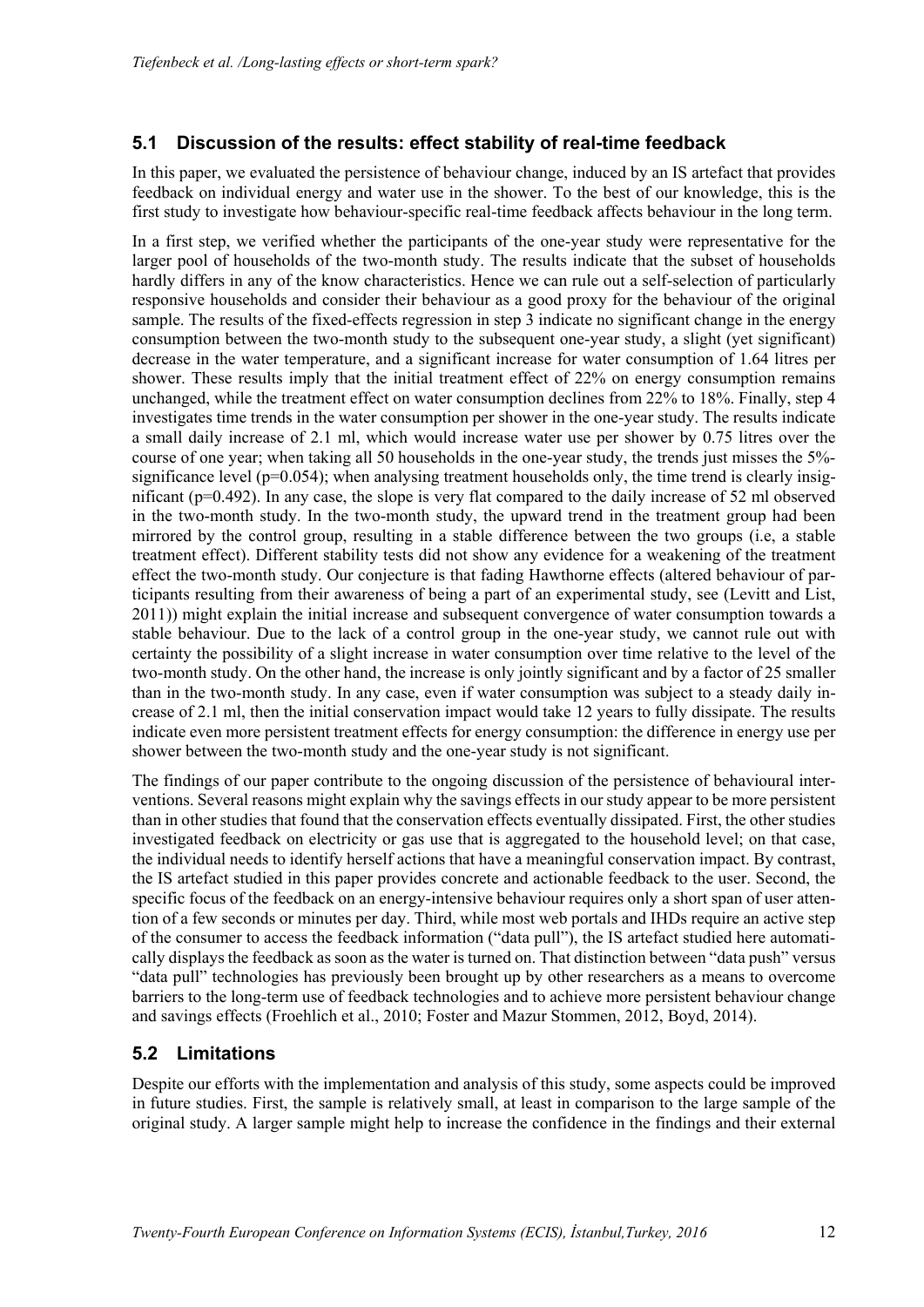validity. Second, the two-month study had greatly benefited from the DiD design, i.e., the existence of a control group. In practice, it may be difficult to implement the study with a control group for a duration that spans over an entire year. While most households accept a device in the shower that only displays temperature for a limited period of time, dropout rates among the control group households might drastically increase in a one-year study, introducing new sources of bias. Third, while the study described here spans over a much longer period than the initial study and although we are aware of no other study that investigates the impact of a real-time IS artefact over such a long time, is still remains to be seen how individuals respond over even longer periods of time, e.g., after five years. Behavioural theory predicts that by then repeated behaviours will long have stabilized into new habits (Lally and Gardner, 2013). The results of our two studies support evidence for such a stabilization effect. Clearly, more research is needed to better understand the persistence of behavioural changes induced by IS artefacts. Future work should investigate the adoption of behaviour-specific/real-time feedback systems, the role of habit formation, and the validity of the findings, also in other domains like healthcare.

### **5.3 Contributions of this paper**

While IS research has developed a solid understanding of the factors driving technology adoption, much less is known about the long-term use of technologies. Our study complements existing IS research on continuous technology use in several ways: first, we investigate continuous use of an actual IS artefact, not hypothetical questions on the usage intention of a fictive technology. Second, our study relies on actual measurement data, not self-reports. Third, our analysis expands the focus to technology use in the long term (over a period of 16 months altogether). Finally, we do not consider technology use as an end in itself, but as a means to an end: instead of analysing participants' level of interaction with the real-time IS artefact, we measure the outcome of the technology use: how the real-time feedback displayed by the IS artefact affects energy and water use in the long term. With respect to the existing literature on feedback interventions in the resource conservation domain, we add to the ongoing debate about persistence of the effects. Our results indicate that real-time feedback on a specific behaviour can successfully reduce energy and water consumption in the long run: over the 16 month timespan of the two studies, we find little to no evidence for a substantial decay of the initial large conservation effect.

## **6 Conclusion**

IS can help to promote sustainable consumer behaviour. In the context of smart metering, various feedback technologies are being deployed to encourage conservation behaviour among consumers. Yet, there is a vivid debate about consumer interest and continuous use of these technologies in the long run. This paper investigates the long-term stability of the behaviour change induced by a real-time feedback technology. The study was designed as a follow-up experiment of a larger two-month study with 697 households that found a treatment effect of 22% for the target behaviour. The follow-up study collected granular energy and water consumption data from 50 households over the course of one year. The results suggest that the effects of behaviour-specific feedback on energy consumption do not exhibit a significant decay, indicating that this kind of technology successfully induces large and persistent savings effects. The question of effect persistence is pivotal for cost-benefit analyses to determine whether a new technology should be developed or deployed. Beyond the domain of energy consumption, this paper contributes to IS research on continuous technology use in several ways: our study investigates continuous use of an actual IS artefact, relies on actual measurement data (instead of self-reports), and extends the temporal focus to long-term use of technologies. Finally, by quantifying the impact on resource consumption, our paper investigates technology use as means to an end, rather than as an end in itself.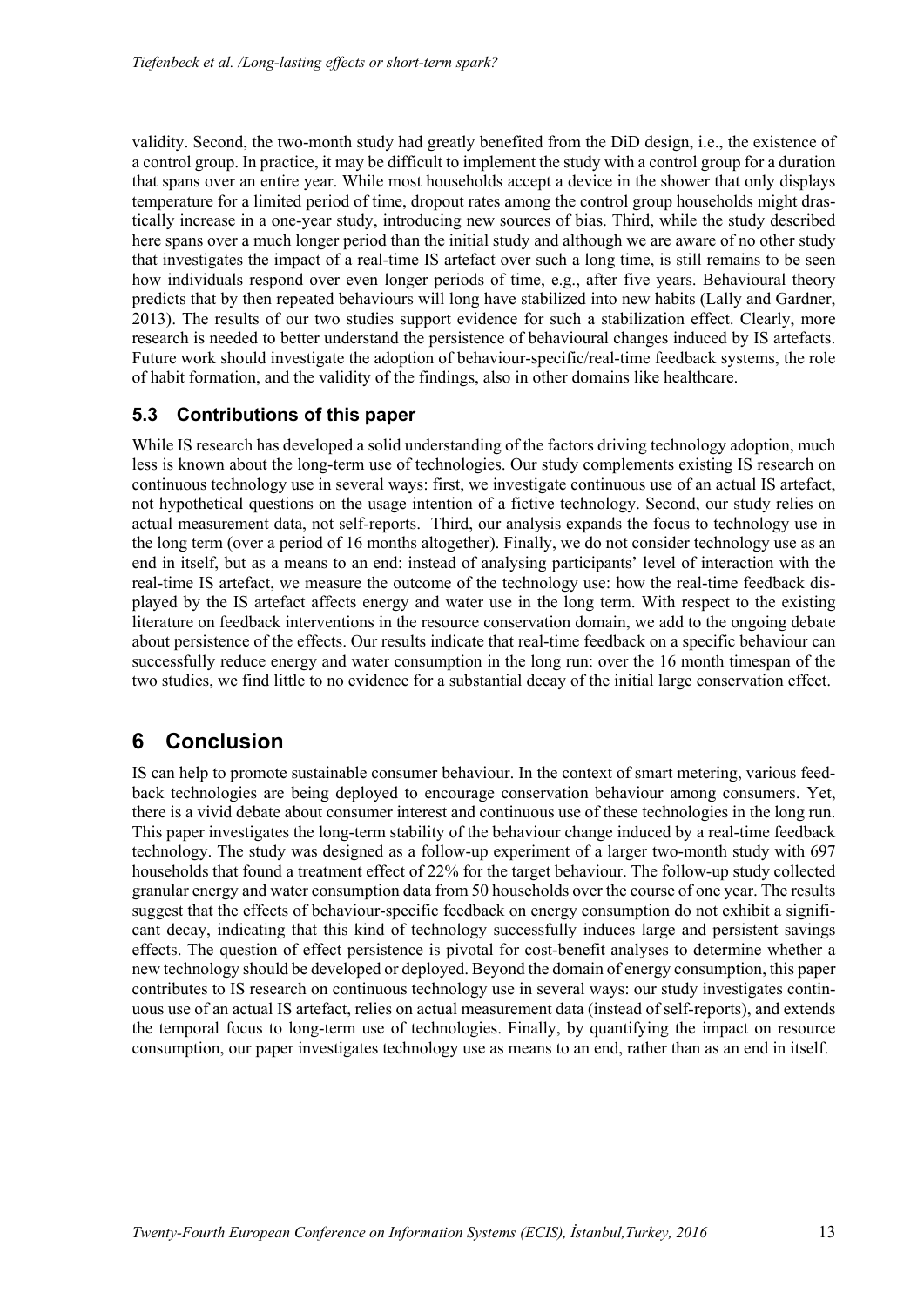# **7 Appendix**

| Variable name                            | N      |                 | mean     |         | <b>SD</b> |          | p           |
|------------------------------------------|--------|-----------------|----------|---------|-----------|----------|-------------|
|                                          | no 1yr | lyr_yes         | $no_1yr$ | lyr_yes | $no_1yr$  | lyr_yes  |             |
|                                          | T      | T               | T        | T       | T         | T        |             |
| Baseline volume mean (per shower)        | 395    | $\overline{31}$ | 44.4     | 47.2    | 27.5      | 24.3     | 0.5407      |
| Baseline temperature mean                | 395    | 31              | 36.2     | 36.7    | 2.7       | 2.4      | 0.2662      |
| Age                                      | 378    | $\overline{31}$ | 46.3     | 42.5    | 14.3      | 13.7     | 0.1542      |
| Environmental attitude (1=low, 5=high)   | 378    | $\overline{30}$ | 3.31     | 3.70    | 0.90      | 0.65     | 0.1882      |
| Income                                   | 357    | 29              | 6.11     | 6.45    | 2.89      | 3.27     | 0.5919      |
| Tendency to observe others               | 377    | $\overline{30}$ | 3.57     | 3.27    | 1.05      | 1.08     | 0.1471      |
| Tendency to compare with others          | 376    | 29              | 2.72     | 3.14    | 1.05      | 1.27     | $0.0916*$   |
| Measure performance against peers        | 371    | $\overline{30}$ | 2.77     | 2.83    | 1.07      | 1.34     | 0.8052      |
| Measure performance against goals        | 378    | $\overline{30}$ | 3.96     | 3.80    | 0.89      | 1.06     | 0.4427      |
| Housing situation                        | 375    | 30              | 1.92     | 1.83    | 0.28      | 0.38     | 0.2434      |
| Extraversion                             | 376    | 30              | 4.37     | 3.87    | 1.50      | 1.72     | 0.1308      |
| Agreeableness reverse                    | 372    | 30              | 3.23     | 3.23    | 1.45      | 1.36     | 0.9984      |
| Conscientiousness                        | 375    | 30              | 5.73     | 6.00    | 1.05      | 0.79     | $0.085*$    |
| Neuroticism                              | 377    | 30              | 2.37     | 2.70    | 1.31      | 1.47     | 0.2459      |
| Openness                                 | 378    | 30              | 5.79     | 5.63    | 1.08      | $1.00\,$ | 0.4065      |
| Extraversion reverse                     | 375    | 30              | 3.85     | 4.00    | 1.67      | 1.70     | 0.6404      |
| Agreeableness                            | 376    | 30              | 5.28     | 5.17    | 1.13      | 1.12     | 0.5989      |
| Conscientiousness reverse                | 374    | 30              | 2.02     | 2.47    | 1.26      | 1.63     | 0.157       |
| Neuroticism reverse                      | 375    | $\overline{30}$ | 5.07     | 5.17    | 1.29      | 1.32     | 0.6908      |
| Openness reverse                         | 376    | 30              | 2.67     | 2.93    | 1.35      | 1.39     | 0.319       |
| Ability to reduce consumption (post)     | 389    | $\overline{31}$ | 3.12     | 3.223   | 1.28      | 1.33     | 0.675       |
| Moral obligation to reduce use (post)    | 389    | $\overline{31}$ | 2.87     | 3.03    | 1.21      | 1.33     | 0.5053      |
| Overall satisfaction with the device     | 390    | $\overline{31}$ | 4.27     | 4.45    | 0.94      | 0.68     | 0.1693      |
| Considered flow restrictor               | 390    | $\overline{31}$ | 2.03     | 2.26    | 1.31      | 1.41     | 0.3924      |
| Device perception: comprehensible        | 390    | $\overline{31}$ | $-2.15$  | $-2.13$ | 1.10      | 1.15     | 0.9176      |
| Device perception: vague                 | 390    | $\overline{31}$ | 1.86     | 1.45    | 1.43      | 1.69     | 0.1952      |
| Device perception: precise               | 390    | 31              | $-1.73$  | $-1.58$ | 1.15      | 1.29     | 0.5395      |
| Device perception: effective             | 390    | 31              | $-1.32$  | $-1.58$ | 1.43      | 1.20     | 0.2526      |
| Device perception: useless               | 390    | 31              | 1.67     | 1.81    | 1.36      | 1.28     | 0.5699      |
| Device perception: pleasant              | 390    | 31              | $-0.74$  | $-1.06$ | 1.58      | 1.24     | 0.1818      |
| Device perception: stressful             | 390    | 31              | 0.14     | 0.16    | 1.20      | 1.07     | 0.9304      |
| Device perception: ordinary              | 390    | $\overline{31}$ | 1.49     | 1.84    | 1.20      | 0.97     | $0.0662*$   |
| Device perception: boring                | 390    | 31              | 1.87     | 2.06    | 1.16      | 1.06     | 0.3473      |
| Device perception: annoying              | 390    | $\overline{31}$ | 0.81     | 1.00    | 1.26      | 1.37     | 0.4475      |
| Device perception: novel                 | 390    | $\overline{31}$ | $-1.24$  | $-1.03$ | 1.55      | 1.30     | 0.4089      |
| Device perception: emotional             | 390    | $\overline{31}$ | 0.77     | 0.39    | 1.51      | 1.75     | 0.2445      |
| Device perception: inanimate             | 390    | $\overline{31}$ | 1.07     | 1.61    | 1.15      | 0.80     | $0.0012***$ |
| Paid little attention to device recently | 389    | $\overline{31}$ | 2.70     | 2.45    | 1.52      | 1.46     | 0.3652      |
| Device helped me save water              | 386    | 31              | 3.50     | 3.61    | 1.20      | 1.05     | 0.5828      |
| Device helped me save energy             | 386    | 31              | 3.37     | 3.39    | 1.21      | 1.12     | 0.908       |
| Device annoyed me                        | 386    | 30              | 2.00     | 1.67    | 1.24      | 1.03     | 0.1037      |
| Energy conservation motivated by bear    | 370    | 29              | 2.85     | 3.10    | 1.40      | 1.37     | 0.3482      |
| Compared water use w/ hh. members        | 188    | 15              | 2.35     | 2.73    | 1.31      | 1.33     | 0.3006      |
| Compared energy use w/hh. members        | 188    | 15              | 1.65     | 1.80    | 1.06      | 1.15     | 0.6281      |
| Compared efficiency w/ hh. members       | 187    | 15              | 2.04     | 2.27    | 1.21      | 1.22     | 0.5044      |
| Discussed feedback values in hh.         | 191    | 15              | 2.20     | 2.33    | 1.03      | 0.90     | 0.6034      |
| Discussed consumption in household       | 191    | 15              | 2.06     | 1.93    | 0.88      | 0.80     | 0.5566      |
| Would recommend the device               | 388    | 31              | 3.74     | 3.77    | 0.98      | 0.76     | 0.8139      |
| Energy conservation is important         | 395    | 31              | 5.70     | 5.68    | 1.01      | 0.87     | 0.8976      |
| Ability to reduce consumption (pre)      | 395    | 31              | 4.15     | 4.03    | 1.47      | 1.54     | 0.6719      |
| Intend to reduce consumption             | 395    | 31              | 5.18     | 5.42    | 1.37      | 1.39     | 0.3647      |

*Table 4. Comparison (t-tests) of 51 shower and participant characteristics between the treatment group members who participated in the one-year study and those who did not. \*, \*\* and \*\*\* indicate significance at the 10, 5, and 1 percent level, respectively.*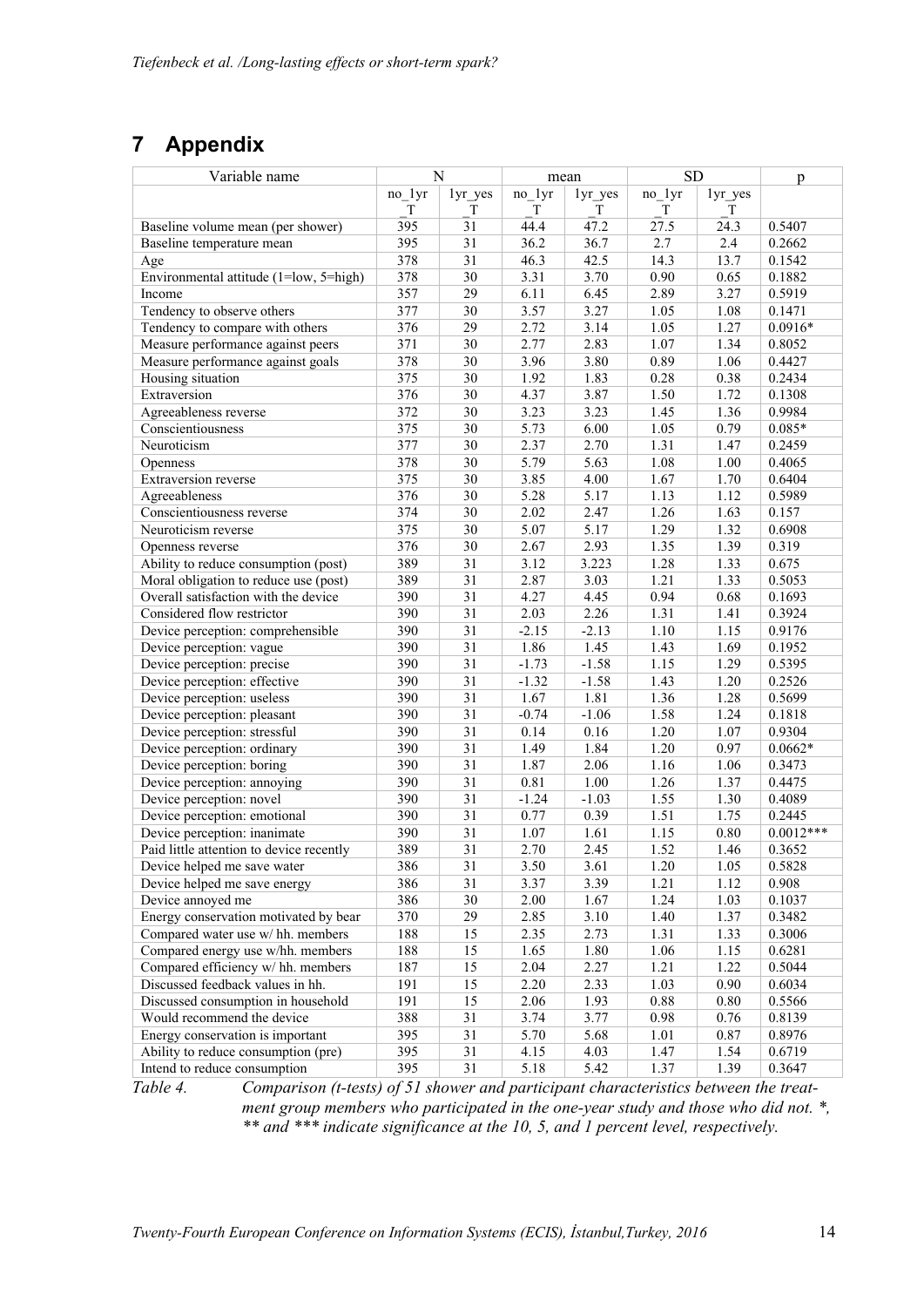### **References**

- Alaiad, A and L. Zhou (2014). "The determinants of home healthcare robots adoption: An empirical investigation." *International Journal of Medical Informatics* 83 (11), 825-840.
- Allcott, H. (2011). "Social Norms and Energy Conservation." *Journal of Public Economics* 95 (9), 1082- 1095.
- Allcott, H. and S. Mullainathan (2010). "Behavior and Energy Policy." *Science* 327 (5970), 1204-1205.
- Allcott, H. and T. Rogers (2014). "The Short-Run and Long-Run Effects of Behavioral Interventions: Experimental Evidence from Energy Conservation." *American Economic Review* 104(10), 3003- 3037.
- Arroyo, E., L. Bonanni and T. Selker (2005). "Waterbot: Exploring Feedback and Persuasive Techniques at the Sink." In: *Proceedings of the SIGCHI conference on Human factors in computing systems.* Ed. by W. Kellogg. New York: USA, p. 631.
- Asensio, O. I. and M. A. Delmas (2015). "Nonprice Incentives and Energy Conservation." *Proceedings of the National Academy of Sciences* 112 (6), E510-E515.
- Attari, S. Z. (2014). "Perceptions of Water Use." *Proceedings of the National Academy of Sciences* 111 (14), 5129-5134.
- Attari, S. Z., M. L. DeKay, C. I. Davidson and W. Bruine de Bruin (2010). "Public Perceptions of Energy Consumption and Savings." *Proceedings of the National Academy of Sciences.* 107 (37), 16054- 16059.
- Ayres, I., S. Raseman and A. Shih (2009). "Evidence from Two Large Field Experiments That Peer Comparison Feedback Can Reduce Residential Energy Usage." *Journal of Law, Economics and Organization* 15386(9), 1-35.
- BAFU (2013). *Charts and Evaluations: Households and Consumption.* URL: http://www.bafu.admin.ch/umwelt/ 10822/12896/index.html?lang=en (visited on 29/07/2014).
- Bandura, A. (1986). *Social Foundations of Thought and Action: A Social Cognitive Theory. Vol. xiii. Prentice-Hall Series in Social Learning Theory*. New Jersey: Englewood Cliffs.
- Benbasat, I. and H. Barki (2007). "Quo Vadis TAM?" *Journal of the Association for Information Systems* 8 (4), 211-218.
- Bhattacherjee, A. (2001). "Understanding Information Systems Continuance: An Expectation-Confirmation Model." *MIS Quarterly* 25 (3), 351-370.
- Bhattacherjee, A. and C. Lin (2015). "A unified model of IT continuance: three complementary perspectives and crossover effects". *European Journal of Information Systems* 24 (4), 364-373.
- Boyd, R. (2014). *C3 Energy. Ideas. Change. 2.2.8 Visible Metering A Literature Review.* Technical Report to the City of Edmonton, January. URL: http://www.edmonton.ca/city\_government/documents/PDF/Report 6 - Visible Metering.pdf (visited on 04/10/2014)
- Buchanan, K., R. Russo and B. Anderson (2015). "The Question of Energy Reduction: The Problem(s) with Feedback." *Energy Policy* 77, 89-96.
- Degen, K., C. Efferson, F. Frei, L. Götte and R. Lalive (2013). *Smart Metering, Beratung Oder Sozialer Vergleich: Was Beeinflusst Den Elektrizitätsverbrauch?* Bern: Ittigen.
- Ehrhardt Martinez, K., K. A. Donnelly and S. Laitner (2010). *Advanced Metering Initiatives and Residential Feedback Programs: A Meta-Review for Household Electricity-Saving Opportunities.* Research Report JM-2010-26-06. Renewable and Sustainable Institute, University of Colorado.
- Eia (2013). *Today in Energy Heating and Cooling no Longer Majority of U.S. Home Energy Use.* URL: https://www.eia.gov/todayinenergy/detail.cfm?id=10271 (visited on 01/02/2016).
- European Commission (2014). *Benchmarking Smart Metering Deployment in the EU-27 with a Focus on Electricity.* Technical Report JM-2014-06. European Commission.
- European Environment Agency (2012). *Households and Industry Responsible for Half of EU Greenhouse Gas Emissions from Fossil Fuels*. URL: http://www.eea.europa.eu/highlights/households-andindustry-responsible-for/ (visited on 04/24/2013)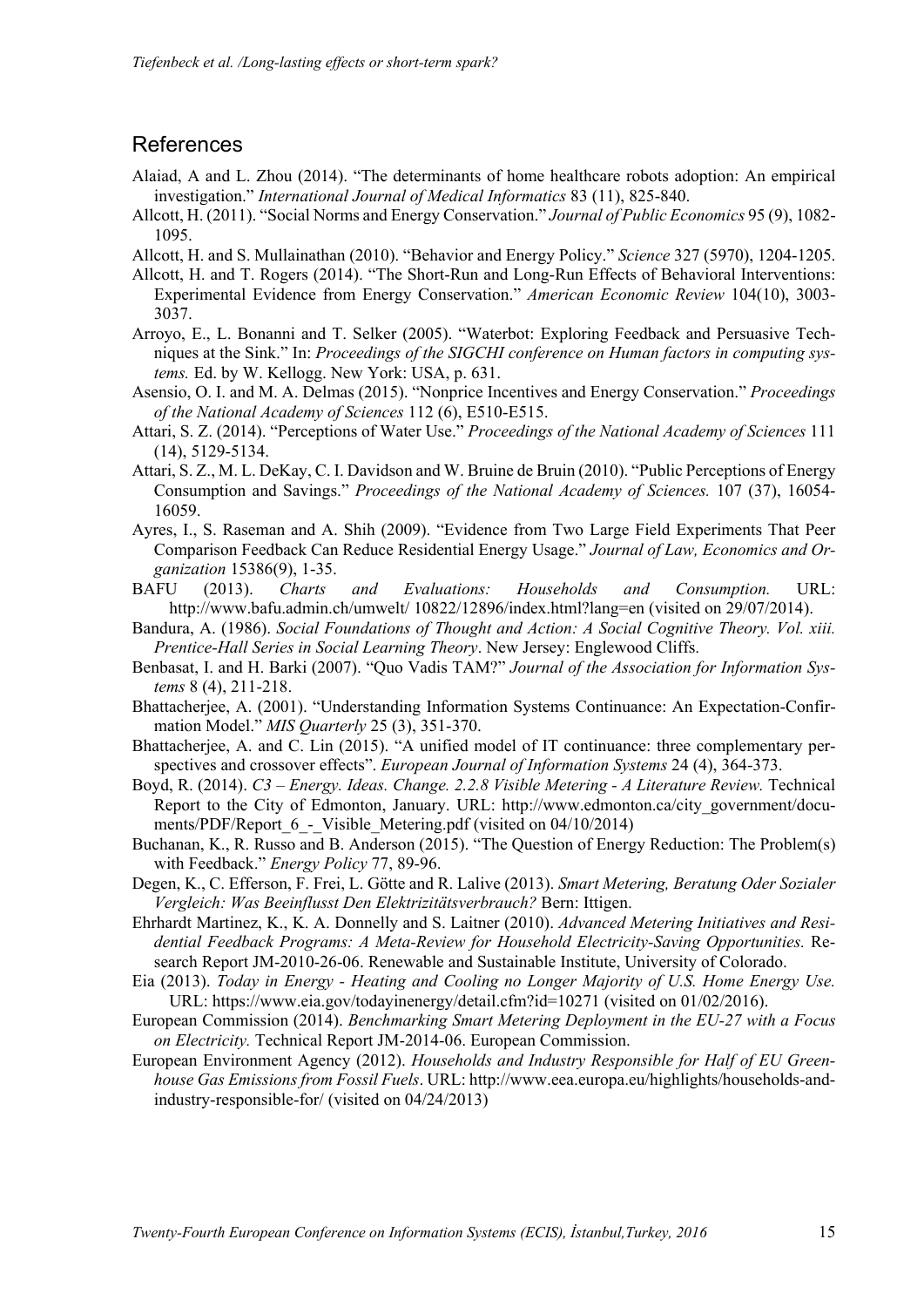- Faruqui, A., S. Sergici and A. Sharif (2010). "The Impact of Informational Feedback on Energy Consumption - A Survey of the Experimental Evidence." *Energy* 35 (4), 1598-1608.
- Fielding, K. S., A. Spinks, S. Russell, R. McCrea, R. Stewart and J. Gardner (2013). "An Experimental Test of Voluntary Strategies to Promote Urban Water Demand Management." *Journal of Environmental Management* 114, 343-351.
- Foster, B. and S. Mazur Stommen (2012). *Results from Recent Real-Time Feedback.* Research Report JM-2012-23-02. American Council for an Energy-Efficient Economy.
- Froehlich, J., L. Findlater and J. Landay (2010). "The Design of Eco-Feedback Technology." In: *Proceedings of the SIGCHI Conference on Human Factors in Computing Systems*. Ed. by E. Mynatt. IEEE Pervasive Computing 8. New York: USA, p1999.
- Gardner, G. T. and P. C. Stern (2008). "The Short List: The Most Effective Actions U.S. Households Can Take to Curb Climate Change." *Environment* 50, 12-23.
- Gilbert, B. and J. S. G. Zivin (2013). "Dynamic Salience with Intermittent Billing: Evidence from Smart Electricity Meters." *Journal of Economic Behavior and Organization* 107, 176-190
- Hargreaves, T., M. Nye and J. Burgess (2013). "Keeping Energy Visible? Exploring How Householders Interact with Feedback from Smart Energy Monitors in the Longer Term." *Energy Policy* 52, 126- 134.
- Hsu, C., M. Lee and C. Su (2013). "The Role of Privacy Protection in Healthcare Information Systems Adoption." *Journal of Medical Systems* 37 (5), 1-12.
- Kappel, K. and T. Grechenig (2009). "'Show-Me': Water Consumption at a Glance to Promote Water Conservation in the Shower." In: *Proceedings of the 4th International Conference on Persuasive Technology.* Ed. by. S. Chatterjee. Persuasive '09. New York: USA, p. 1.
- Kowatsch, T., F. Wahle, A. Filler, F. Kehr, D. Volland, S. Haug, G. Jenny, G. Bauer and E. Fleisch (2015). "Towards Short-Term Detection of Job Strain in Knowledge Workers with a Minimal-Invasive Information System Service: Theoretical Foundation and Experimental Design." In: *Proceeding of the European Conference on Information Systems 2015*. Research-in-Progress Paper. Münster: Germany.
- Kuznetsov, S. and E. Paulos (2010). "UpStream: Motivating Water Conservation with Low-Cost Water Flow Sensing and Persuasive Displays." In: *Proceedings of the SIGCHI Conference on Human Factors in Computing Systems.* Applied Energy, 83. New York: USA, p. 1851.
- Lai, I. and D. Lai (2014). "User acceptance of mobile commerce: an empirical study in Macau." *International Journal of Systems Science* 45 (6), 1321-1331.
- Lally, P. and B. Gardner (2013). "Promoting Habit Formation." *Health Psychology Review* 7 (sup1), S137-S158.
- Lapillonne, B., K. Pollier and N. Samci (2014). *Energy Efficiency Trends for Households in the EU.* Technical Report. JM-2015-05. Enerdata Research & Consulting Company.
- Laschke, M., M. Hassenzahl, S. Diefenbach and M. Tippkaemper (2011). "With a Little Help from a Friend: A Shower Calendar to Save Water." In: *Proceeding of the CHI 2011 Conference on Human Factors in Computing*. Extended Abstracts on Human Factors in Computing Systems. Vancouver: Canada, p. 633.
- Lehto, T., H. Oinas-Kukkonen, T. Pätiälä and O. Saarelma (2013). "Virtual Health Coaching for Consumers: A Persuasive Systems Design Perspective." *International Journal of Networking and Virtual Organisations* 13 (1), 24-41.
- Levitt, S. D. and J. A., List (2011). "Was There Really a Hawthorne Effect at the Hawthorne Plant? An Analysis of the Original Illumination Experiments." *American Economic Journal: Applied Economics* 3 (1), 224-238.
- McKerracher, C. and J. Torriti (2013). "Energy Consumption Feedback in Perspective: Integrating Australian Data to Meta-Analyses on in-Home Displays." *Energy Efficiency* 6 (2), 387-405.
- Melville, N. (2010). "Information Systems Innovation for Environmental Sustainability." *Management Information Systems Quarterly* 34 (1), 1-21.
- Michel, A., S. Attali and E. Bush (2015). *Energy efficiency of White Goods in Europe: monitoring the*